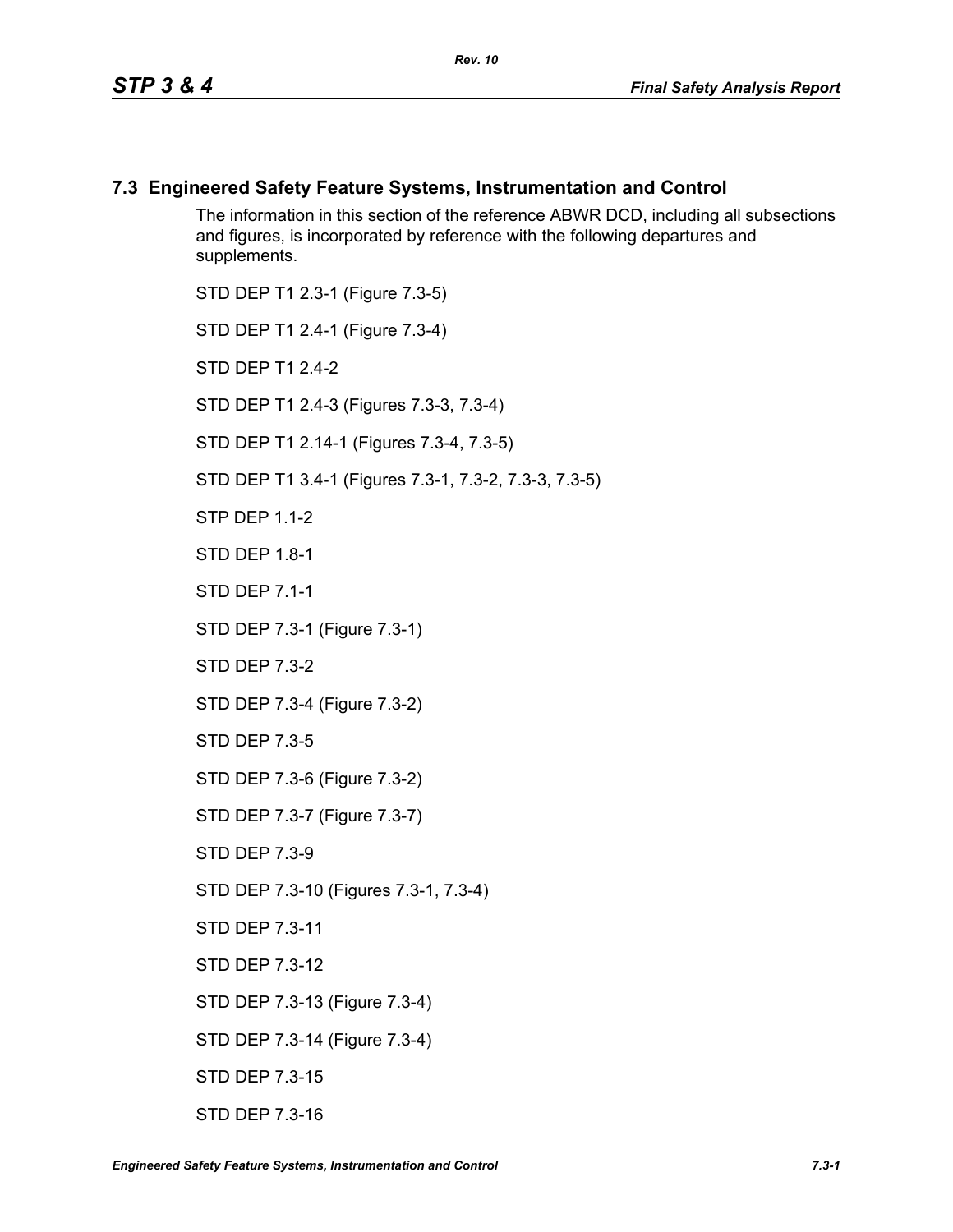STD DEP 7.3-17

STD DEP 7.7-2

STD DEP Admin (Figure 7.3-5)

# **7.3.1 Description**

# **7.3.1.1 System Descriptions**

STD DEP 1.8-1

*This subsection describes the instrumentation and controls for the various engineered safety features (ESF) systems. It provides design basis information as called for by IEEE-* 279 603 *and provides reference to system diagrams which are included in the Safety Analysis Report.*

# **7.3.1.1.1.1 High Pressure Core Flooder System Instrumentation and Controls**

STD DEP T1 3.4-1

STD DEP 7.1-1

STD DEP 7.3-1

STD DEP Admin

*(2)* Supporting Systems (Power Supplies)

*Supporting systems for the HPCF I&C consist only of the instrumentation, logic and motive power supplies. The controls instrumentation and logic power is obtained from the SSLC* Class 1E 125 VDC *Division 2 and 3, 120 VAC UPS buses (Section 8.3). The logic power is as described in Section 7.2 for the RPS portion of the SSLC* Reactor Trip and Isolation System (RTIS)*.*

- *(3) Equipment Design*
	- *(a) (w)Initiating Circuits*

*Reactor vessel low water level is monitored by four level transmitters (one in each of the four electrical divisions) that sense the difference between the pressure due to a constant reference leg of water and the pressure due to the actual height of water in the vessel. Each level transmitter provides an input to local multiplexer units which perform signal conditioning and* a remote digital logic controller (RDLC) for *analog-to-digital conversion. The formatted, digitized sensor input is*  transmitted *with other sensor signals over an optical fiber data link to the logic processing units in the main control room. All four transmitter signals are fed into the two-out-of-four logic for each of the two divisions (II & III). The initiation logic for HPCF sensors is shown in Figure 7.3-1.*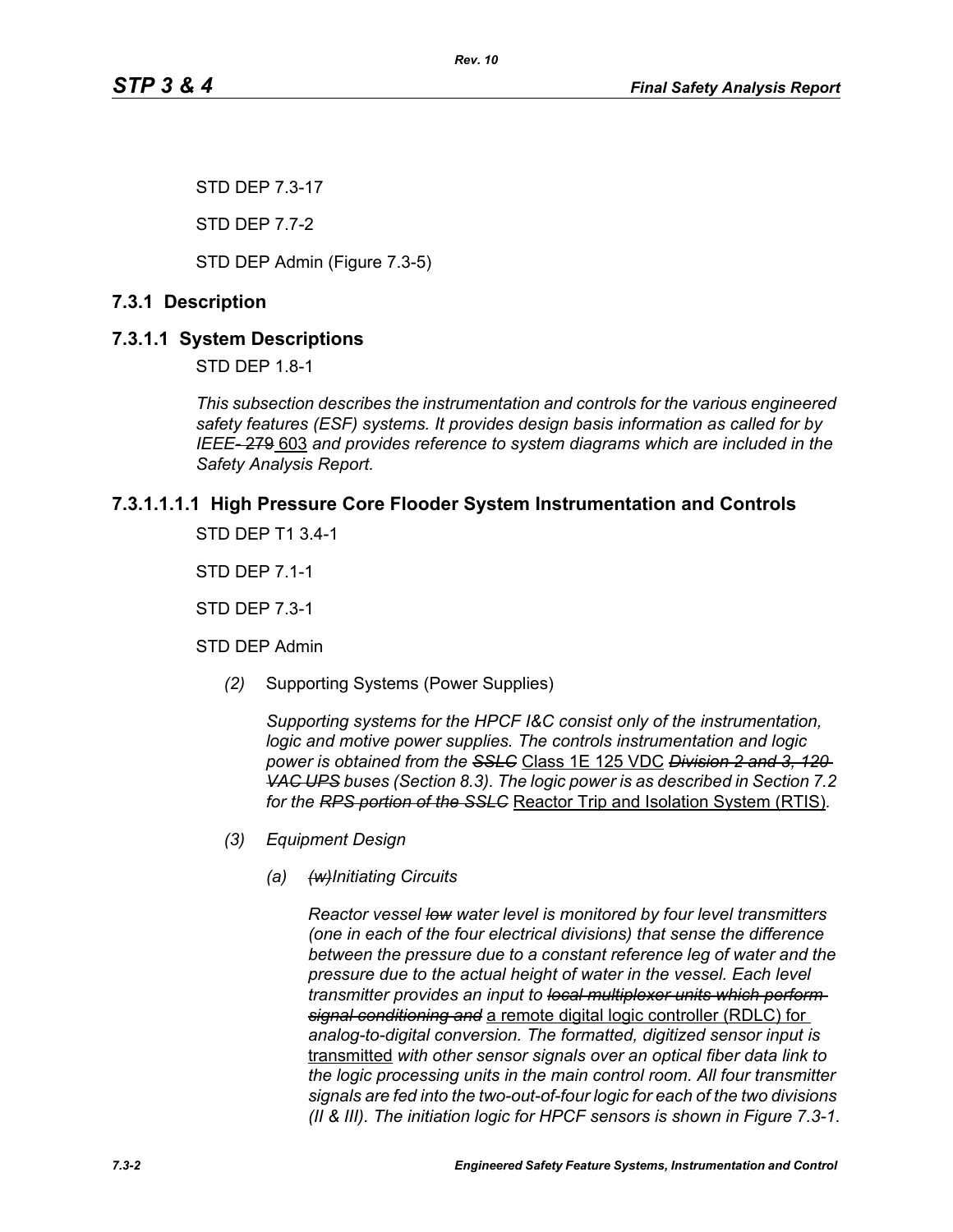*The HPCF System is initiated on receipt of a reactor vessel low water level signal (Level 1.5) or drywell high-pressure signal from the trip logic. The HPCF System reaches its design flow rate within 36 seconds of receipt of initiation signal* in a time interval consistent with Table 6.3-1*. Makeup water is discharged to the reactor vessel until the reactor high water level is reached. The HPCF System then automatically stops flow by closing the injection valve if the high water level signal is available.*

*(d) Redundancy and Diversity*

The following standard supplement provides reference to additional information.

For additional diverse HPCF features to mitigate potental commonmode failure conditions, see the discussion in Subsection 7C.5.

*(e) Actuated Devices*

*The HPCF valves must be opened sufficiently to provide design flow rate within 36 seconds from receipt of the initiation signal* the time interval consistent with Table 6.3-1.

*(f) Separation*

*Separation within the ECCS is such that no single design basis event, in conjunction with an additional single failure, can prevent core cooling when required. Control and electrically driven equipment wiring is segregated into three separate electrical divisions, designated I, II and III (Figure 8.3-1).* Initiation sensor inputs are from all four divisions. *HPCF is a two-division system utilizing Divisions II and III. HPCF control logic, cabling, manual controls and instrumentation are arranged such that divisional separation is maintained. System separation and diesel loading are shown in Table 8.3-1.*

*(g) Testability*

*The high-pressure core flooder (HPCF) instrumentation and control system is capable of being tested during normal unit operation to verify the operability of each system component. Testing of the initiation transmitters which are located outside the drywell is accomplished by valving out each transmitter, one at a time, and applying a test pressure source. This verifies the operability of the transmitter, as well as the calibration range. The analog sensor inputs are calibrated at the analog inputs of the remote multiplexing units RDLCs. With a division-ofsensors bypass in place, calibrated, variable signals are injected in place of the sensor signals and monitored at the SSLC* ELCS *control room panels for linearity, accuracy, fault response, and downscale and upscale trip response.*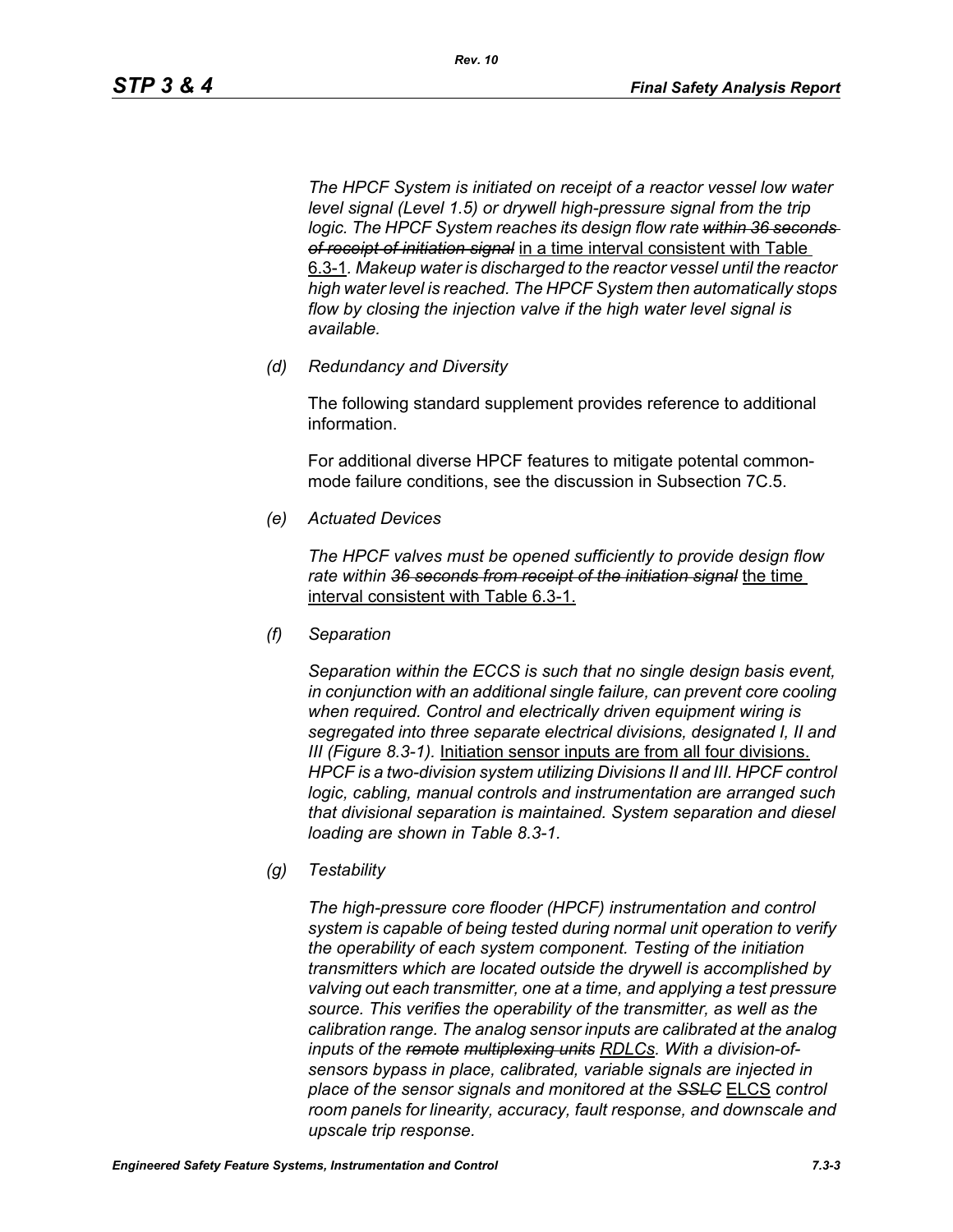*Testing for functional operability of the control logic is accomplished by means of continuous automatic self-testing. The automatic system selftest* as *discussed in Subsection 7.1.2.1.6 is also applicable for HPCF.*

*(i) Operational Considerations*

*See Chapter 16 for setpoints and margins.*Chapter 16 describes the methods for calculating setpoints and margins.

*(j) Parts of System Not Required for Safety*

*Rev. 10*

*The non-safety-related portions of the HPCF System include the annunciators and the* plant *computer* functions (PCFs)*. Other instrumentation considered non-safety-related are those indicators which are provided for operator information but are not essential to correct operator action.*

#### **7.3.1.1.1.2 Automatic Depressurization Subsystem Instrumentation and Controls**

- STD DEP T1 3.4-1
- STD DEP 7.1-1
- STD DEP 7.3-2
- STD DEP 7.3-4
- STD DEP 7.3-5
- STD DEP 7.3-6
- STD DEP 7.3-7
- STD DEP 7.3-16
- STD DEP 7.7-2
- STD DEP Admin
	- *(1) System Identification*

*Automatic safety/relief valves (SRVs) are installed on the main steamlines inside the drywell. The valves can be actuated in two ways: (1) they will relieve pressure by actuation with electrical power* by pneumatic action *or (2) by mechanical actuation without power. The suppression pool provides a heat sink for steam relieved by these valves. Relief valve operation may be controlled manually from the control room to hold the desired reactor pressure. Eight of the SRVs are designated as Automatic Depressurization Subsystem (ADS) valves and are capable of operating from either ADS logic*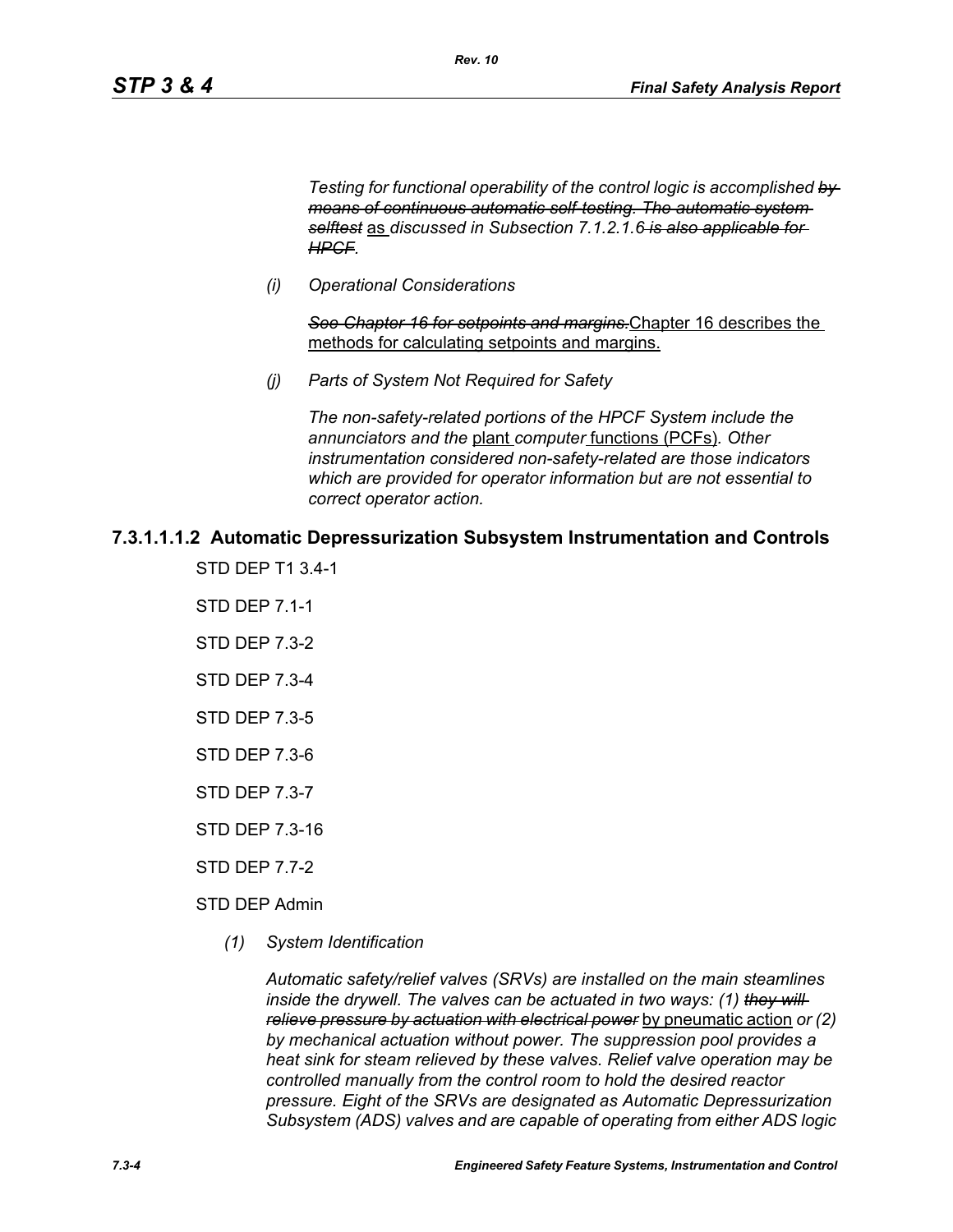*or safety/relief logic signals. The safety/relief logic is discussed in Paragraph (4). Automatic depressurization by the ADS is provided to reduce the pressure during a loss-of-coolant accident in which the HPCF and RCIC Systems are unable to restore vessel water level. This allows makeup of core cooling water by the low pressure makeup system (RHR/LP flooding mode).*

*(3) Equipment Design*

*The ADS accumulators are sized to operate the SRV one time at drywell design pressure or five times at normal drywell pressure, following failure of the pneumatic supply to the accumulator. Sensors provide inputs to local multiplexer units which perform signal conditioning and* an RDLC for *analogto-digital conversion. The formatted, digitized sensor inputs are multiplexed* transmitted *with other sensor signals over an optical data link to the logic processing units in the main control room. All four transmitter signals are fed into the two-out-of-four logic for each of two divisions, either of which can actuate the ADS. Station batteries and SSLC* ELCS *power supplies energize the electrical control circuitry. The power supplies for the redundant divisions are separated to limit the effects of electrical failures. Electrical elements in the control system energize to cause the relief valves to open.*

*(b) Logic and Sequencing*

*Two parameters of initiation signals are used for the ADS: drywell high pressure and reactor vessel low-low water* below *level (Level 1)* or reactor vessel water below Level 1 alone after a time delay*. Two-out-offour of each set of signals must be present throughout the timing sequence to cause the SRVs to open. Each parameter separately seals itself in and annunciates following the two-out-of-four logic confirmation. Low Water Level 1 is the final sensor to initiate the ADS.*

*After receipt of the initiation signals and after a delay provided by time delay elements, each of the two solenoid pilot gas valves is energized. This allows pneumatic pressure from the accumulator to act on the gas cylinder operator. The gas cylinder operator opens and holds the relief valve open. Lights in the main control room indicate when the solenoidoperated pilot valves are* gas cylinder operator is *energized to open*ed or closed for *a safety/relief valve. Linear variable differential transformers (LVDTs)* Limit switches *mounted on the* gas cylinder *valve operators verify each valve position to the Performance Monitoring and Control System (PMCS)* plant computer function (PCF)*, and the annunciators.*

*Manual reset circuits are provided for the ADS initiation signal and the two parameter sensor input logic signals. An attempted reset has no effect if the two-out-of-four initiation signals are still present from each parameter (high drywell pressure and low-low reactor water level* below Level 1*). However, a keylocked* an *inhibit switch is provided for each*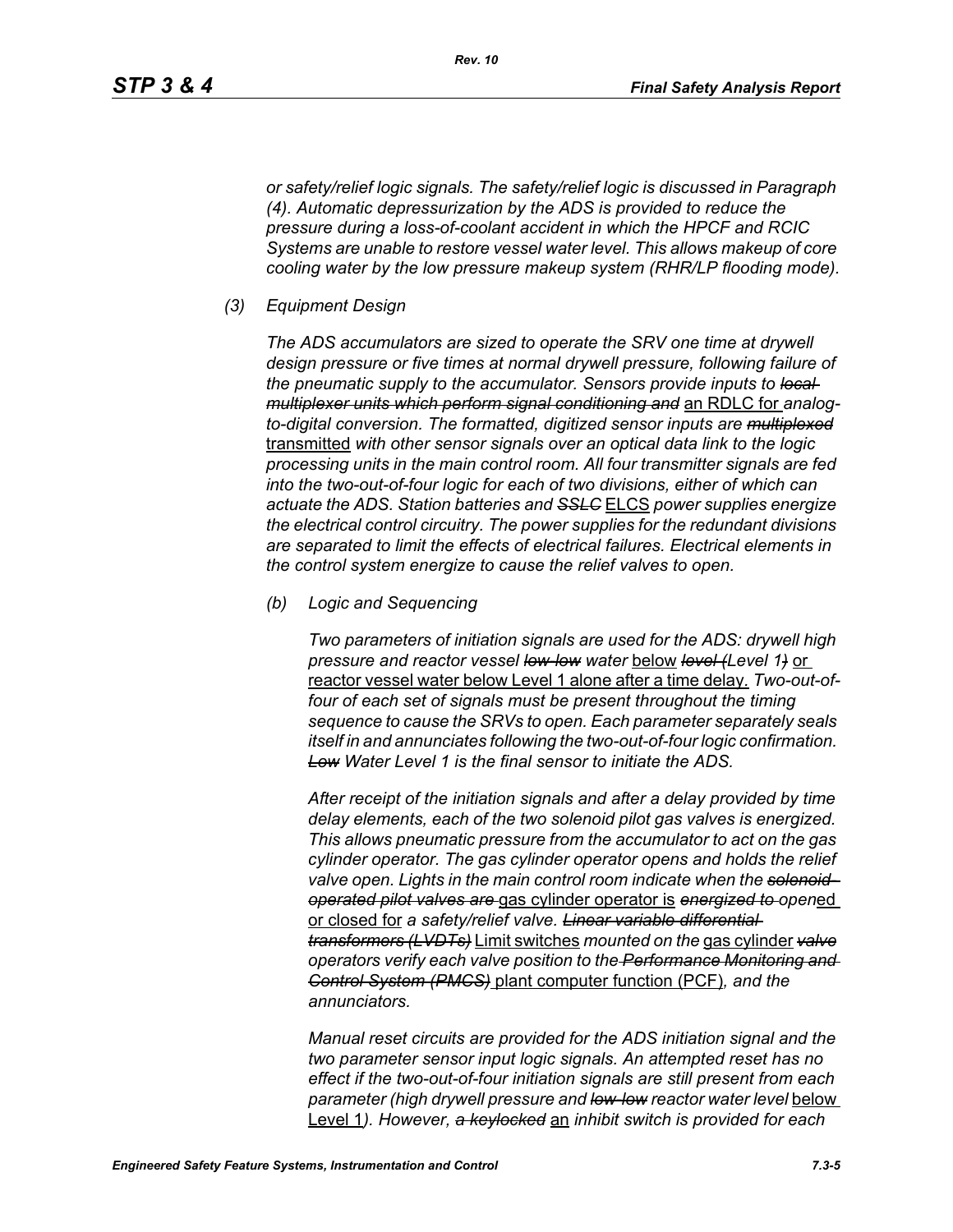*division which can be used to take one ADS division out of service for testing or maintenance during plant operation. This switch is ineffective once the ADS timers have timed out and thus cannot be used to abort and reclose the valves once they are signalled to open. The inhibit mode is continuously annunciated in the main control room.*

*For anticipated transient without scram (ATWS) mitigation, the ADS has an automatic and manual inhibit of the automatic ADS initiation. Automatic initiation of ADS is inhibited unless there is a coincident low reactor water level signal and an average power range monitors (APRMs) ATWS permissive signal* whenever potential ATWS conditions exist as indicated by APRMs not being down scale*. There are main control room switches for the manual inhibit of automatic initiation of ADS.*

*(c) Bypasses and Interlocks*

*There is one manual ADS inhibit switch in the control room for each ADS logic and control division which will inhibit ADS initiation, if ADS has not initiated. The primary purpose of the inhibit switch is to remove one of the two ADS logic and control divisions from service for testing and maintenance during plant operation. The ADS is interlocked with the HPCF and RHR Systems by means of pressure sensors located on the discharge of these pumps. Manual ADS bypasses the timers and immediately opens the ADS valves, provided the ECCS pump(s) running permissives are present. The rotating collar permissives and duality of button sets* need to rotate the collar before depressing the pushbutton, *combined with annunciators*, *assure manual initiation of ADS to be a deliberate act.*

*(d) Redundancy and Diversity*

*The ADS is initiated by high drywell pressure and/or low reactor vessel water* below *level* Level 1*. The initiating circuits for each of these parameters are redundant as described by the circuit description of this section. Diversity is provided by the HPCF System* and RCIC Systems.

*(f) Separation*

*Separation of the ADS is in accordance with criteria stated in Section 7.1. ADS is a Division I (ADS 1) and Division II (ADS 2) system, except that only one set of relief valves is supplied. Each ADS relief valve can be actuated by any one of three solenoid pilot valves supplying nitrogen gas to the relief valve gas piston operators. One of the ADS solenoid pilot valves is operated by Division I logic and the other by Division II logic. The third solenoid pilot is used for non-ADS operation.* The non-ADS SRV function solenoid pilot valves are powered from Division I, II or III Class 1E DC bus. *Control logic manual controls and instrumentation are mounted so that Division I and Division II*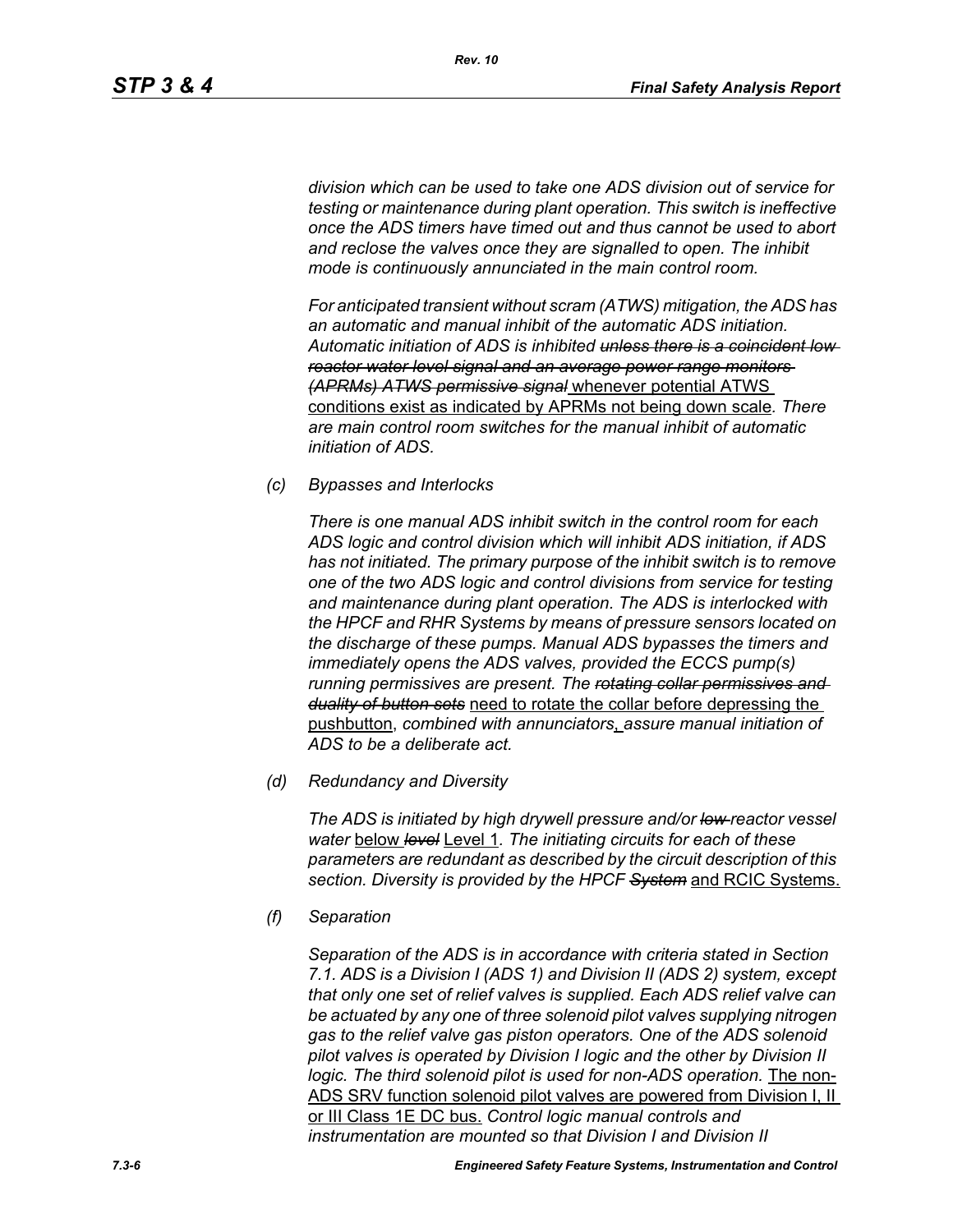*separation is maintained. Separation from Divisions III and IV is likewise maintained.*

*(g) Testability*

*The ADS has two complete control logics, one in Division I and one in Division II. Each control logic has two circuits, both of which must operate to initiate ADS. Both circuits contain time delay logic to give the HPCF System an opportunity to restore water level. The ADS instrument channels signals are verified by cross comparison between the channels which bear a known relationship to each other. Indication for each instrument channel is available on displays associated with the*  **SSLC** ELCS. The logic is tested continuously by automatic self-test*circuits. The STS (*SSLC testing, as described in *the sixth test), discussed in RPS testability (Subsection 7.1.2.1.6) is also applicable here for the ADS. The instrument channels are* manually verified in accordance with Technical Specification requirements*automatically verified every ten minutes.Testing of ADS does not interfere with automatic operation if required by an initiation signal. The pilot solenoid valves can* also *be tested when the reactor is not pressurized.*

*(h) Environmental Considerations*

*The signal cables, solenoid valves, SRV operators and accumulators, and RV low-water level instrument lines are the only essential I&C equipment for the ADS located inside the drywell. These items will operate in the most severe environment resulting from a design basis LOCA (Section 3.11). Gamma and neutron radiation is also considered in the selection of these items. Equipment located outside the drywell (viz., the RPV level and DW pressure transmitters and multiplex* data communication *interfaces) will also operate in their normal and accident environments.*

*(i) Operational Considerations*

*A temperature element is installed on the SRV discharge piping several*  feet from the valve body. The temperature element provides input to  $a$ *multipoint recorder and interfaces with the PMCS computer* historian function *in the control room to provide a means of detecting SRV leakage during plant operation. When the temperature in any SRV discharge pipeline exceeds a preset valve, an alarm is sounded in the main control room. The alarm setting is enough above normal rated power drywell ambient temperatures to avoid spurious alarms, yet low enough to give early indication of SRV leakage.*

*Refer to Chapter 16 for setpoints and margin.*Chapter 16 describes the methods for calculating setpoints and margins.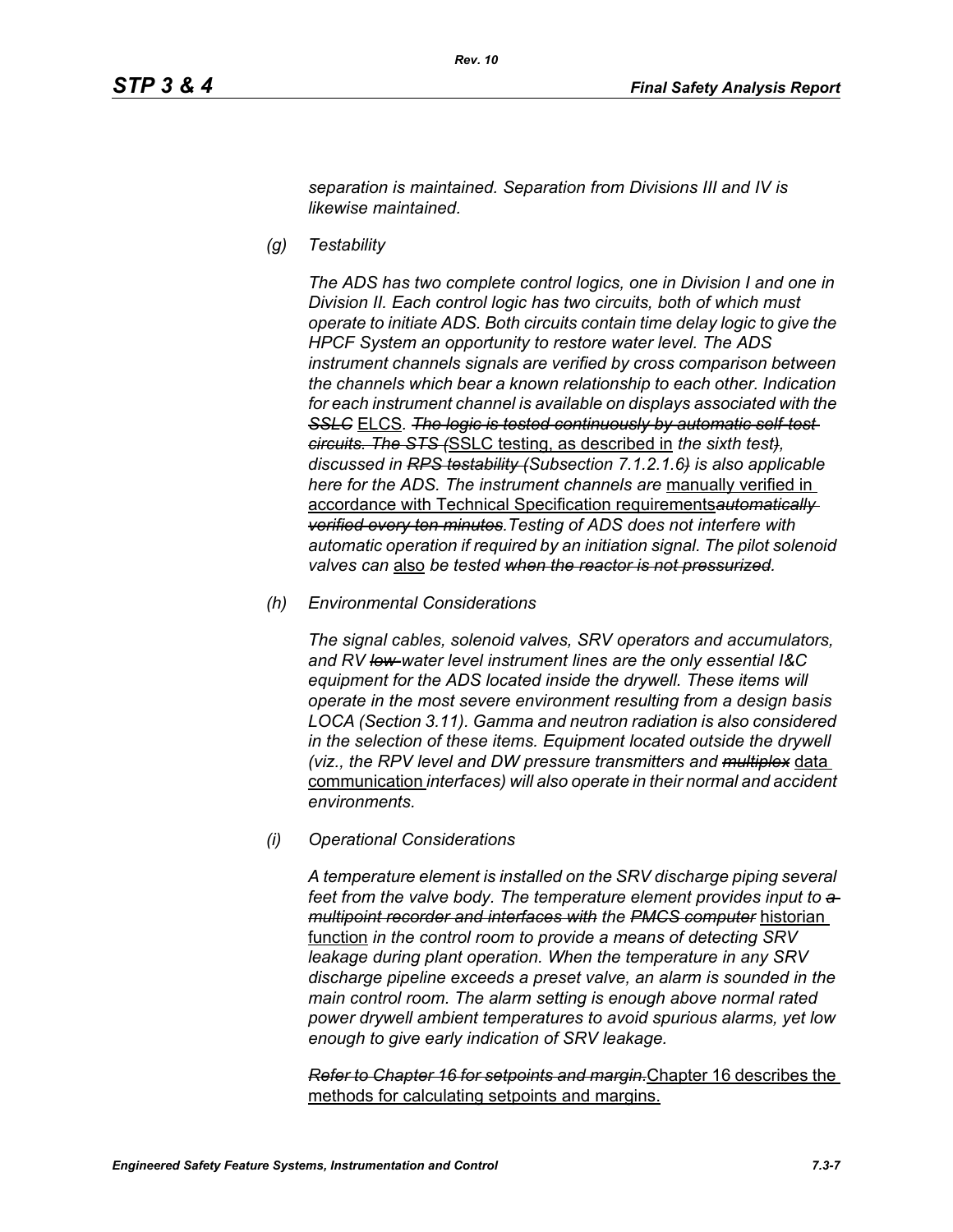*(j) Parts of System Not Required for Safety*

*The non-safety-related portions of the ADS include the annunciators and the computer*PCF*. Other instrumentation considered non-safetyrelated are those indicators which are provided for operator information, but are not essential to correct operator action.*

#### **7.3.1.1.1.3 Reactor Core Isolation Cooling (RCIC) System—Instrumentation and Controls**

STD DEP T1 2.4-3

STD DEP T1 3.4-1

STD DEP 7.1-1

STD DEP Admin

*(3) Power Sources*

*The RCIC System is* primarily *powered by the Division I 125 VDC system*. *except,* Exceptions include *for the isolation valves for steam supply.* the *Inboard* inboard *isolation valves* (including the steam line warm-up valve) which *are powered by 480 VAC Division I and* the *outboard* steam supply isolation valve is *valves are powered by 125 VDC Division II.* The logic power is as described in Section 7.1 for ELCS.

#### *(4) Equipment*

*When actuated, the RCIC System pumps demineralized water from the condensate storage tank to the reactor vessel. The suppression pool provides an alternate source of water. The RCIC System includes a 100% capacity steam-driven turbine which drives a 100% capacity pump assembly, turbine and pump accessories, piping, valves, and instrumentation necessary to implement several flow paths. The arrangement of equipment and control devices is shown in Figure 5.4-8 (RCIC P&ID).*

*Level transducers* transmitters *used for the initiation and* stopping RCIC *tripping and pressure transducers for isolation of the RCIC System are provided by the Nuclear Boiler System and are shared by other system channels within each division.* High drywell pressure signals are provided by the Nuclear Boiler System and are also shared by other system channels within each division. *They* These *are located on instrument panels outside the drywell but inside the containment* Reactor Building*. The only operating components of the RCIC System that are located inside the drywell are the inboard steamline isolation valve and the steamline warmup line isolation valve.*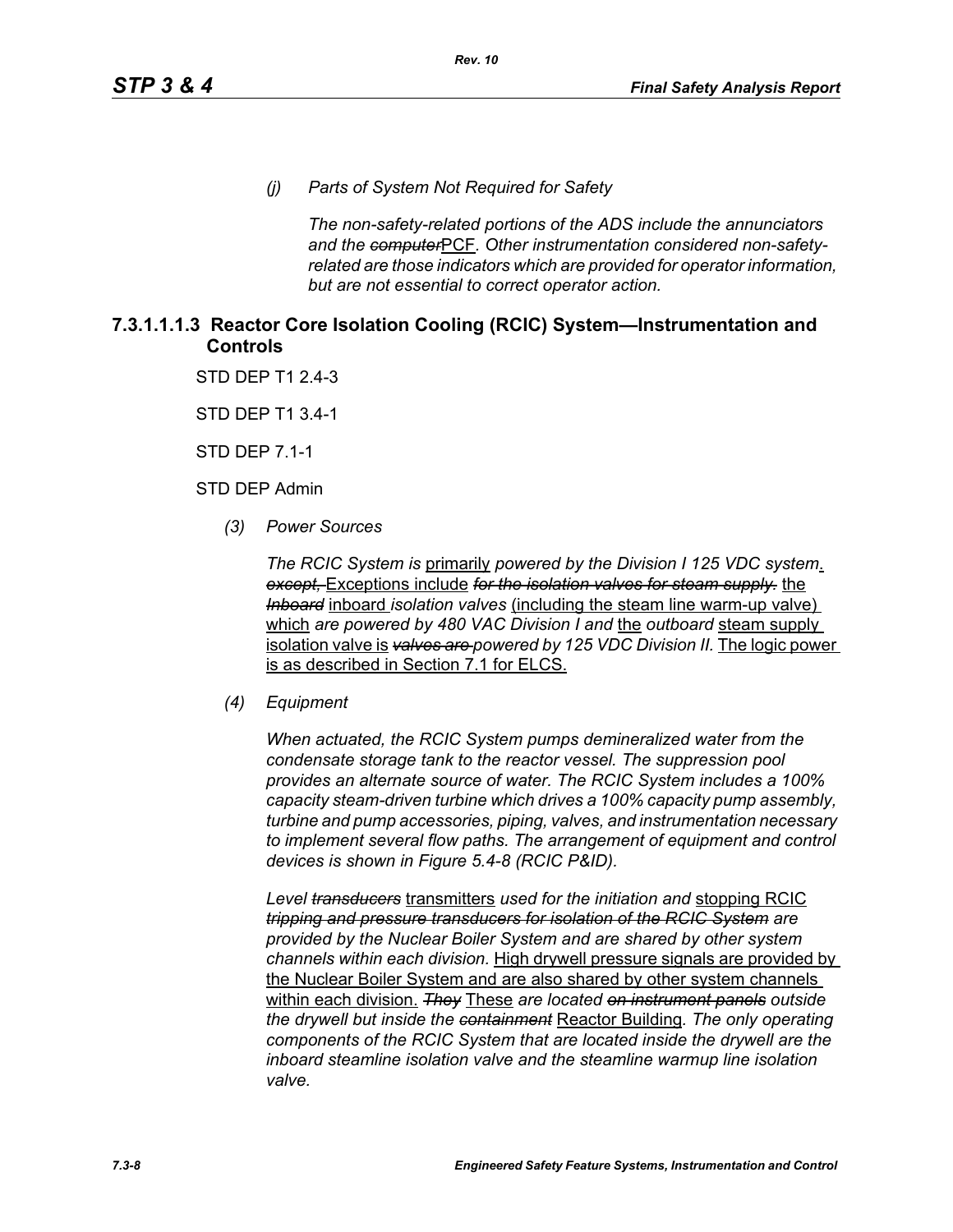*The rest of the RCIC System normal I&C components are located in the Reactor Building. Cables connect the sensors (via the multiplexed optical data links described in Appendix 7A)* (via the Essential Communication Function) *to control circuitry in the main control room. Control system details are shown in Figure 7.3-3.*

*A design flow functional test of the RCIC System may be performed during normal plant operation by drawing suction from the suppression pool and discharging through a full flow test return line to the suppression pool. The discharge valve to the reactor vessel remains closed during the test and reactor operation remains undisturbed. All components of the RCIC System are capable of individual functional testing during normal plant operation. Control system decisions will provide automatic return from test to operating mode if RCIC System initiation is required. There are three* two *exceptions:*

- *(i) The flow controller in manual mode. This feature provides operator flexibility during system operation.* Not used
- *(ii) Steam inboard/outboard isolation valves* are *closed. Closure of either or both requires operator action to properly sequence their opening (an alarm sounds when either of these valves leaves the fully open position).*
- *(iii) Breakers have been manually racked out of service. This condition is indicated in the main control room.*
- *(a) Initiating Circuits*

*The RCIC System is initiated upon receipt of a high drywell pressure signal or a reactor vessel low water level* Level 2 *signal. High drywell pressure is monitored by four shared pressure transmitters (one from each division) in the Nuclear Boiler System. Reactor vessel low water level is monitored by four shared level transducers* transmitters *(one from each of the four electrical divisions) in the NBS that sense the pressure difference between a constant reference leg of water and the actual height of water in the vessel.*

*Each transducer* transmitter *supplies a signal to a local multiplexer unit which performs signal conditioning and* for *analog-to-digital conversion (Appendix 7A). The formatted, digitized sensor inputs are multiplexed* transmitted *with other sensor signals over an optical data link to the logic processing units in the main control room. All four transmitter signals are fed into the two-out-of-four logic for RCIC initiation.*

*The sensing lines for the transducers* transmitters *are physically separated from each other and tap off the reactor vessel at each of the four quadrants of the containment structure associated with the appropriate electrical divisions.*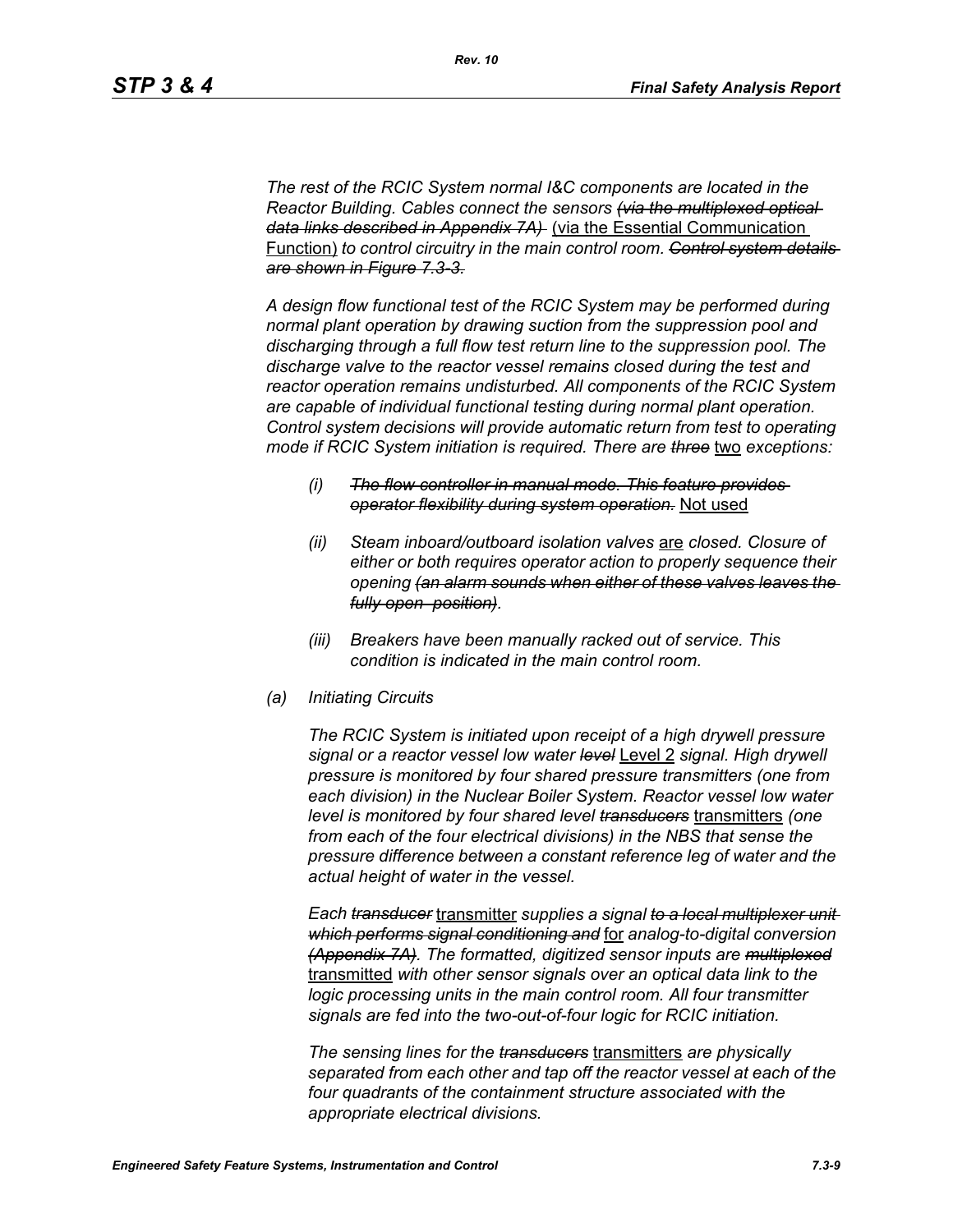*The RCIC System is initiated automatically after receipt of either of the two parameters just described and produces the design flow rate within 30 seconds* in a time interval consistent with Table 6.3-1*. The system then functions to provide design makeup water flow to the reactor vessel until the amount of water delivered to the reactor vessel is adequate to restore vessel level. The RCIC turbine will shut down*  automatically upon receipt of high reactor water level 8 *(two- out-of*four). The controls are arranged to allow manual startup, operation, and *shutdown.*

*The RCIC turbine is functionally controlled as shown in Figure 7.3-3 (RCIC IBD)* by an internal turbine flow controller*. The turbine governor limits the turbine speed and adjusts the turbine steam control valve* inlet *so that design pump discharge flow rate is obtained. The flow signal used for automatic control of the turbine is derived from a differential pressure measurement across a flow element in the RCIC System pump discharge line* within the turbine. All flow controls are internal to the combined turbine pump*.*

*The turbine is automatically shut down by tripping the turbine and closing the throttle valve if any of the following conditions are detected:*

- *(i) Turbine overspeed*
- *(ii) High turbine exhaust pressure*
- *(iii) RCIC auto-isolation signal*
- *(iv) Low pump suction pressure*
- *(v) Reactor vessel high water level (Level 8)*
- *(vi) Manual trip actuated* activated *by the operator (provided autoinitiating signal is not present)*

*Turbine overspeed indicates a malfunction of the turbine control mechanism. High turbine exhaust pressure indicates a* an *condition that threatens the physical integrity of* obstruction in *the exhaust line. Low pump suction pressure warns that cavitation and lack of cooling can cause damage to the pump which could place it out of service. A turbine trip* RCIC shutdown *is initiated for these conditions so that if the causes of the abnormal conditions can be found and corrected, the system can be quickly restored to service. Turbine overspeed is* first *detected by a standard turbine* an electrical overspeed sensor, and secondly by a throw-out pin *overspeed mechanical device. Four pressure sensors are used to detect high* High *turbine exhaust pressure; any one sensor can initiate turbine shutdown. One* Two *pressure sensor is* sensors can be *used to detect low RCIC System pump suction pressure (only one of*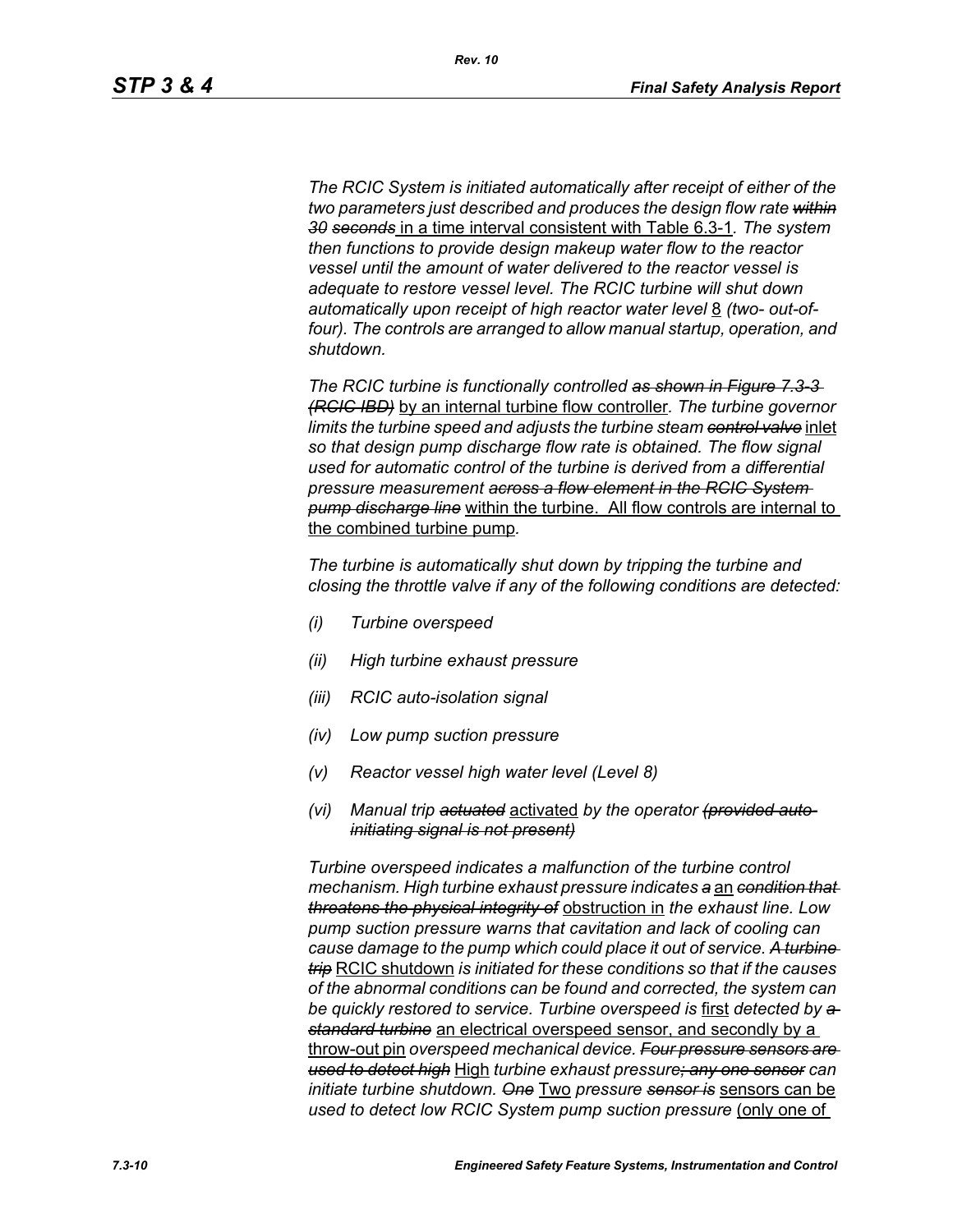these need to function since the logic is structured such that one can be in calibration at any time).

RCIC is automatically isolated on detection of high steam flow or high temperature in the RCIC room. Either of these is an indication of a steam line leak or break.

*High water level in the reactor vessel indicates that the RCIC System has performed satisfactorily in providing makeup water to the reactor vessel.* F*urther* A further *increase in level could result in* steam line *RCIC System turbine damage caused by gross carryover of moisture. The reactor vessel high water level* 8 *setting which trips* stops *the turbine is* below the bottom of the Main Steam Line (MSL) *near the top of the steam separators and is selected to prevent gross moisture carryover to the turbine* overflow into the MSLs*. Four shared level transmitters from the Nuclear Boiler System which sense differential pressure are arranged in two-out-of-four logic to initiate a turbine shutdown. However, should a subsequent low level signal recur, the RCIC System will automatically restart. See Chapter 6 (activated devices) for discussion of auto isolation logic.*

*(b) Logic and Sequencing*

*The scheme used for initiating the RCIC System is shown in Figure 7.3- 3 (RCIC IBD).* RCIC initially starts on the sensing of either a low water level (Level 2) signal or a high drywell pressure signal. This initiates a sequence of valve openings and a RCIC turbine ramp rate which results in rated flow to the reactor vessel in a time interval consistent with Table 6.3-1.

About 5 seconds after the initiation signal is received, the RCIC steam admission valve opens. The RCIC turbine controller controls the flow ramp rate to rated flow to the reactor vessel.

*(c) Bypasses and Interlocks*

*To prevent the turbine/pump from being damaged by overheating at reduced RCIC pump discharge flow, a pump minimum flow bypass is provided to route the water discharged from the pump back to the suppression pool.*

*The minimum flow bypass is controlled by an automatic DC motoroperated valve. The control scheme is shown in Figure 7.3-3 (RCIC IBD). The valve is automatically closed at high flow or when either the steam* admission *supply* valve *or turbine trip valvs* valves *are closed. Low flow, combined with high pump discharge pressure, opens the valve.*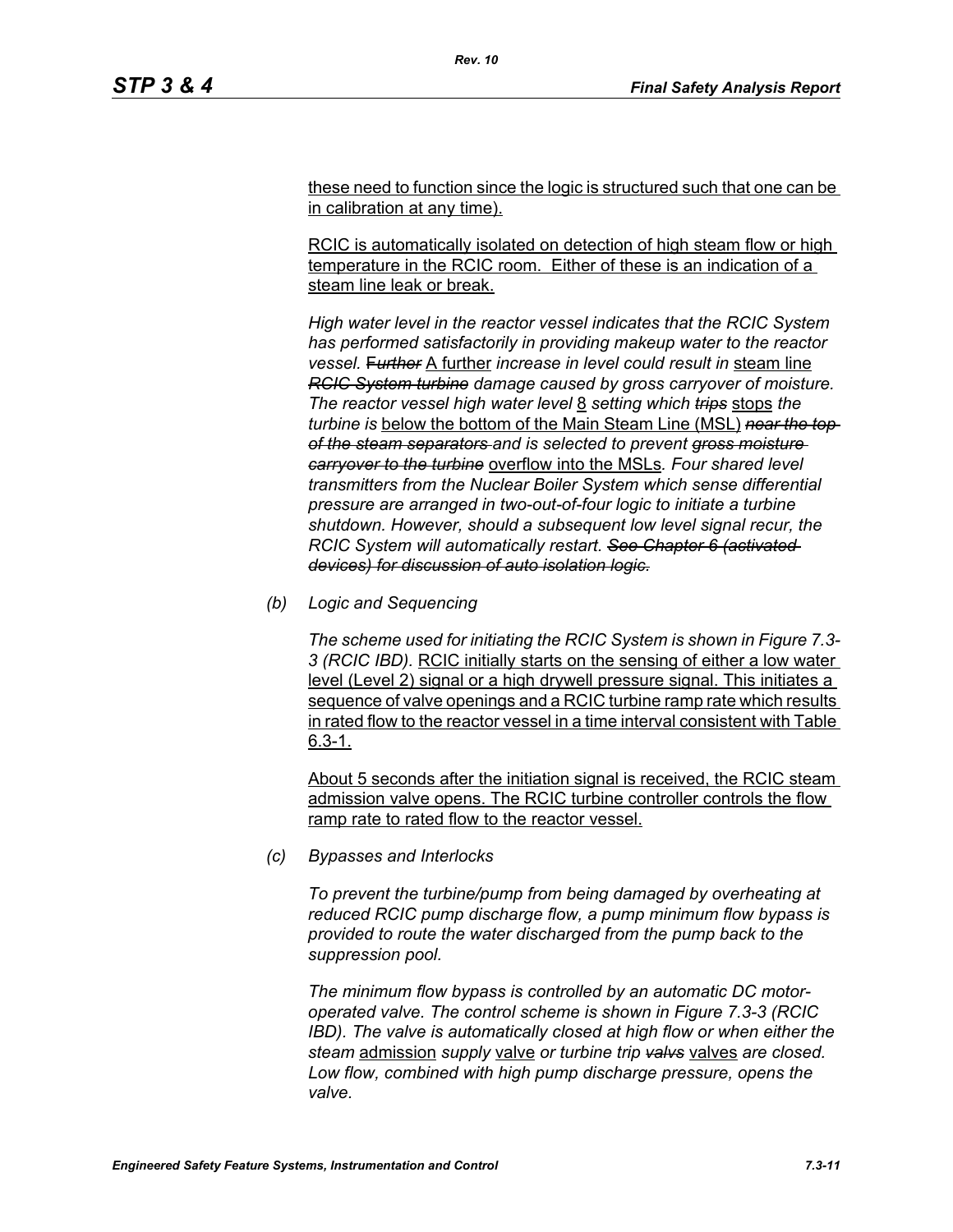*To prevent the RCIC steam supply pipeline from filling up with water and cooling excessively, a condensate drain pot, steamline drain, and appropriate valves are provided in a drain pipeline arrangement just upstream of the turbine supply valve. The controls position valves so that,* during During *normal operation, steamline drainage is routed to the main condenser.The water level in the steamline drain condensate pot is controlled by a* steam trap. If above normal condenstation occurs, as is typical during initial steam line warm up a *level switch and a direct acting solenoid valve which energizes to allow condensate to flow out of the drain pot*, bypassing the normal steam trap. This condition is alarmed in the MCR. *Upon receipt of an RCIC initiation signal and subsequent opening of the steam* admission *supply* valve*, the* this *drainage path is shut off by redundant valves.*

*To prevent the turbine exhaust line from filling with water, a condensate drain pot is provided* to route the turbine exhaust line to a drain tank*. The water in the turbine exhaust line condensate drain pot is routed to the clean radwaste system. RCIC initiation and subsequent opening of the steam* admission *supply valve causes the condensate* exhaust *drainage line to be shut off by redundant valves.*

*During test*Full Flow Test Mode *operation, the RCIC pump discharge is routed to the suppression pool. Two DC motor-operated valves are installed in the pump discharge to the suppression pool pipeline. The piping arrangement is shown in Figure 5.4-8 (RCIC P&ID). Upon receipt of an RCIC initiation signal* while in the Full Flow Test Mode*, the* RCIC pump discharge *valves* and CST suction valve *close* and the suction remains aligned to the suppression pool during this transition to the Vessel Makeup Mode. The RCIC pump suction may be remotely realigned to the CST, *as shown in Figure 7.3-3 (RCIC IBD). The pump suction from the condensate storage pool is automatically closed or interlocked closed if the suppression pool suction valve is fully open. Various indications pertinent to the operation and condition of the RCIC System are available to the main control room operator. Figure 7.3-3 (RCIC IBD) shows the various indications provided.*

*(d) Redundancy and Diversity*

*On a network basis, the HPCF System is redundant and diverse to the RCIC System for the ECCS and safe shutdown function. Therefore, the RCIC System, as a system by itself, is not required to be redundant or diverse, although the instrument channels are redundant for operational availability purposes.*

*The RCIC System is actuated by high drywell pressure or by reactor low water level* (Level 2)*. Four NBS sensors monitor each parameter and combine in two sets of two-out-of-four logic signals in the safety system logic and control (SSLC)* ESF Logic and Control System (ELCS)*. A*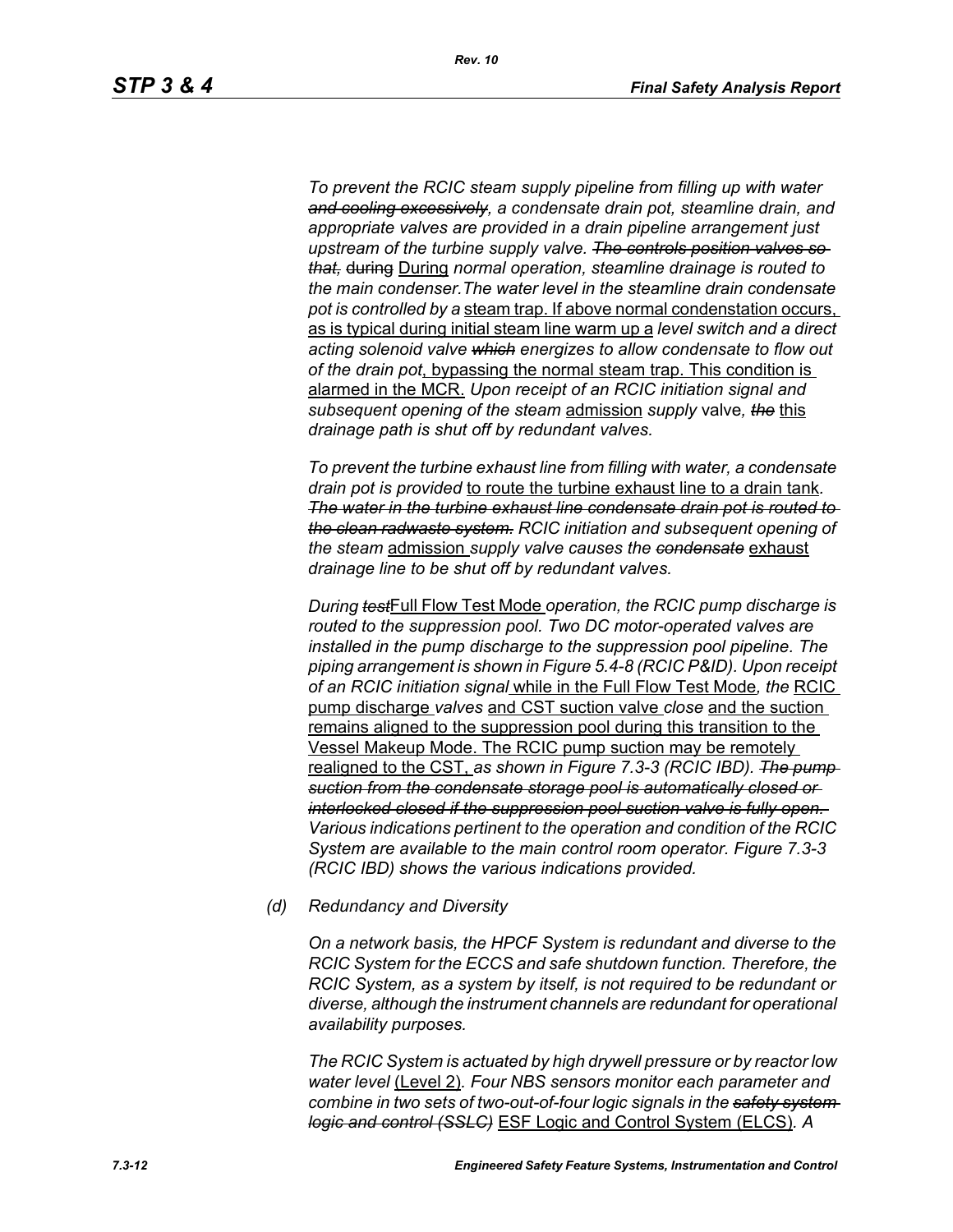*permissive signal from either set initiates the RCIC System. The sensor outputs themselves are shared by other systems in common with each division (see NBS P&ID Figure 5.1-3).*

*(e) Actuated Devices*

*All automatic valves in the RCIC System are equipped with remote manual test capability so that the entire system can be operated from the control room. Motor-operated valves are equipped with limit and torque switches. Limit switches turn off the motors when movement is complete. In the closing direction, torque switches turn the motor off when the valve has properly seated. Thermal overload devices are used to trip motor-operated valves during testing only. (for more information on valve testing, see Subsection 3.9.3.2) All motoroperated and air- operated valves provide control room indication of valve position. The system* RCIC *is capable of initiation independent of AC power.*

*To assure that the RCIC System can be brought to design flow rate within 30 seconds* in an time interval consistent with Table 6.3-1 *from receipt of the initiation signal, the following maximum operating times for essential RCIC valves are provided by the valve operation mechanisms:*

- *RCIC turbine steam* admission *supply valve: 15 s*
- *RCIC pump discharge valves: 15 s*
- *RCIC pump minimum flow bypass valve: 15*5 *s*

*The operating time is the time required for the valve to travel from the fully-closed to the fully-open position or vice versa. A normally closed steam* admission *supply valve is located in the turbine steam supply pipeline just upstream of the turbine stop valve. The control scheme for this valve is shown in Figure 7.3-3 (RCIC IBD). Upon receipt of an RCIC initiation signal this valve opens and remains open until closed by a high water level signal, or by operator action from the main control room.*

*Two normally open isolation valves, one inboard and one outboard, are provided in the steam supply line to the turbine. The* These *valves automatically close upon receipt of an RCIC isolation signal. The inboard isolation valve has a bypass line with an automatic remotely controlled valve in it. The bypass line is used to equalize and preheat the steamline* to the RCIC steam admission supply valve*.*

*The instrumentation* signals *for isolation* are provided by the Leak Detection and Isolation System (LDS) and *consists of the following:*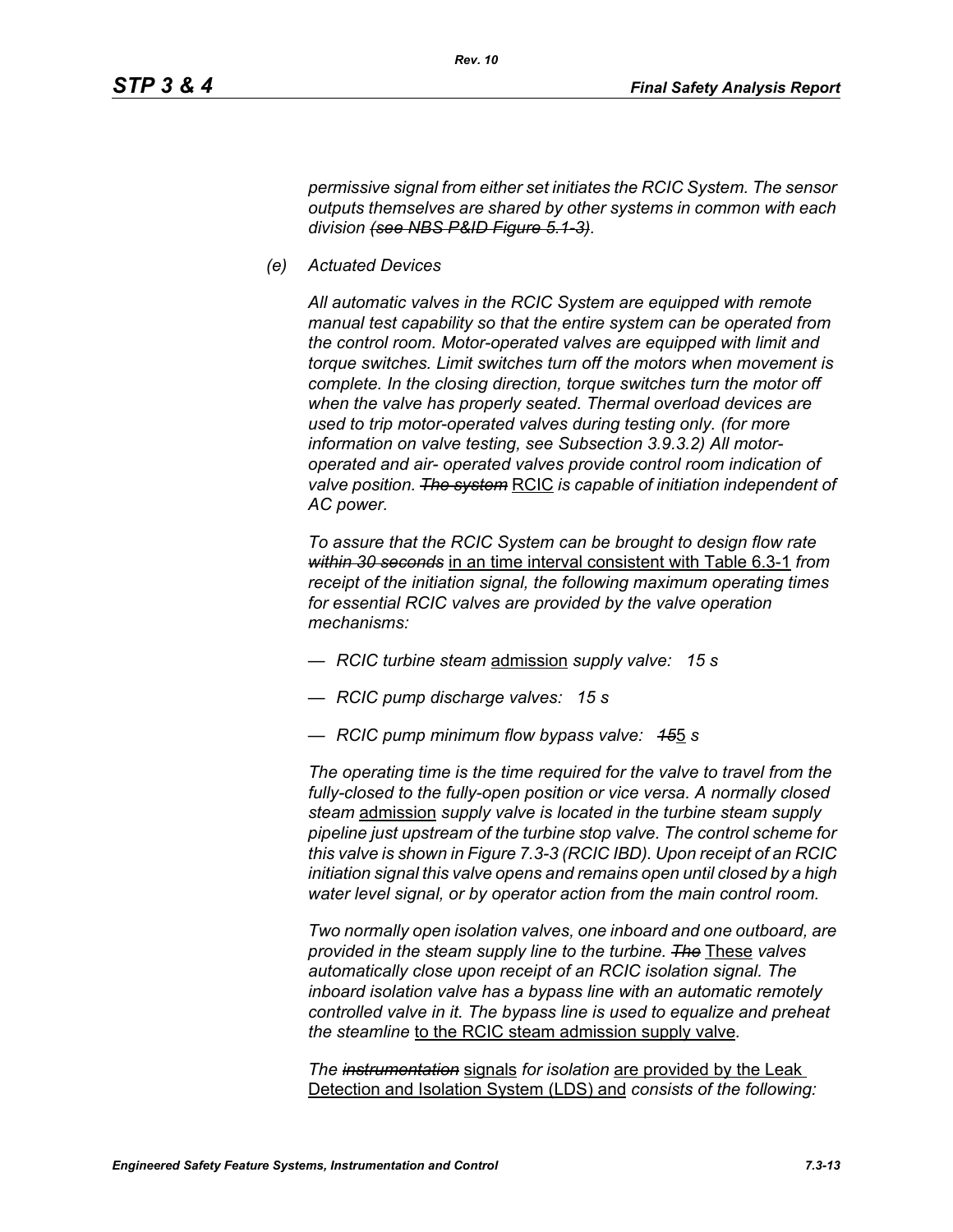- *— Outboard RCIC turbine isolation valve:*
- *(i) Ambient temperature sensors—RCIC equipment area B high temperature.*
- *(ii) Main steamline pipe tunnel ambient temperature A or B high.* Not used*.*
- *(iii) RCIC flow instrument line B break or high flow.*
- *(iv) Two pressure transmitters and trip logic—RCIC turbine exhaust diaphragm (B and F) high pressure. Both trip logic channels must activate to isolate.*
- *(v) Pressure transmitter and trip logic RCIC steam supply pressure low.*
- *(vi) RCIC manual isolation Channel B.*
- *— Inboard RCIC turbine isolation valve:*

*Except for the suffix notations of A and E replacing B and F, a similar set of instrumentation causes the inboard valve to isolate.* The same set of two-out-of four logic causes the inboard valve to isolate, except manual isolation is a separate control in Division I.

*Two pump suction valves are provided in the RCIC System. One valve lines up pump suction from the condensate storage pool* tank*, the other one from the suppression pool. The condensate storage pool* tank *is the preferred source. The control arrangement is shown in Figure 7.3-3 (RCIC IBD). Upon receipt of an RCIC initiation signal, the normally open condensate storage pool* tank *suction valve automatically opens if closed. Condensate storage pool* tank *low water level or suppression pool high water level automatically opens the suppression pool suction valve. Full opening of this valve automatically closes the condensate storage pool* tank *suction valve.*

*One RCIC pump discharge valve and one* two *check valve* valves *are provided in the pump discharge pipeline. The control scheme for the discharge valve is shown in Figure 7.3-3 (RCIC IBD). This* discharge *valve is arranged to open upon receipt of the RCIC initiation signal and closes automatically upon closure of the turbine trip and throttle* stop *valve or* the RCIC *steam* admission *supply valve.*

*The auxiliary systems that support the RCIC System are the nonsafety- related Gland Subsystem (which prevents turbine steam leakage) and the Lube Oil Cooling Water Subsystem. An RCIC initiation signal activates the vacuum pump of the barometric condenser and opens the cooling water supply valve, thereby initiating the gland seal*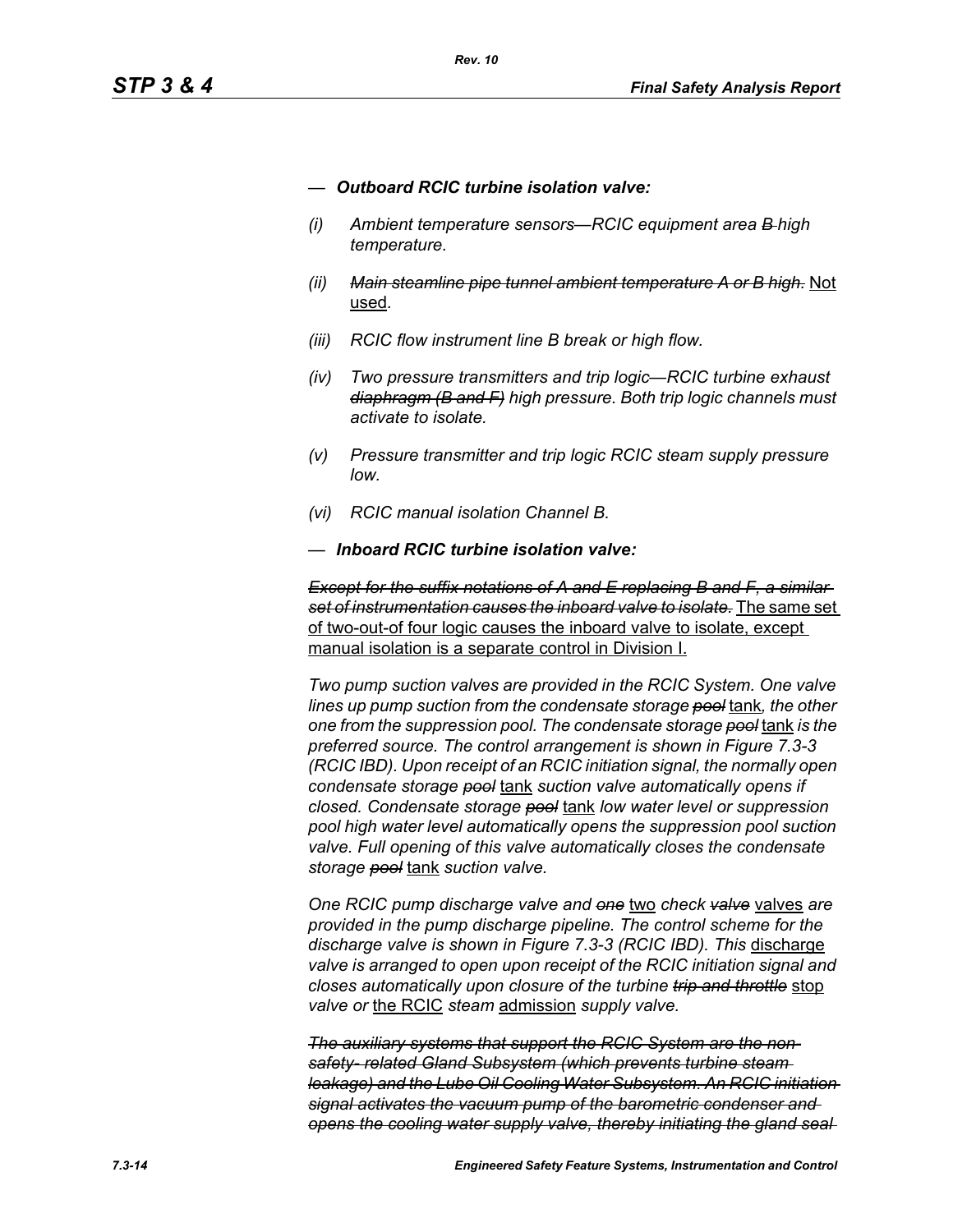*and lube oil cooling functions. These systems remain on until manually turned off. However, the cooling water supply valve will close automatically on receiving a two-out-of-four high reactor water level signal.*

*(g) Testability*

*Verification of sensor signals is accomplished by cross comparison between the redundant channels. Each* sensor signal *is monitored on the SSLC* ELCS and Main Control Room (MCR) *displays. Additional testing of the initiation sensors which are located outside the drywell may be accomplished by valving out each sensor and applying a test pressure source. This verifies the calibration range in addition to the operability of the sensor. The logic is* manually verified in accordance with Technical Specification Requirements *tested every 10 minutes by automatic self-test circuits. The automatic self-test system (the sixth test)* SSLC testing as *discussed in Subsection 7.1.2.1.6 is also applicable here for the RCIC System. With a division-of-sensors bypass in place, calibrated, variable ramp signals are injected in place of the sensor signals and monitored at the SSLC control room panels for linearity, accuracy, fault response, and downscale and upscale trip response.*

*(6) Operational Considerations*

*Normal core cooling is required in the event that the reactor becomes isolated from the main condenser during normal operation by a closure of the main steamline isolation valves. Cooling is necessary due to the core fission product decay heat. Steam pressure is relieved through the SRVs to the suppression pool.* Under these conditions, *The RCIC System maintains reactor water level by providing the makeup water. Initiation and control are automatic.*

*The following indications are available in the main control room for operator information:*

#### *Indication*

*RCIC steamline supply pressure*

*RCIC valve (test bypass to suppression pool) position*

*RCIC pump discharge pressure*

*RCIC pump discharge flow*

*RCIC pump discharge minimum flow*

*RCIC turbine speed*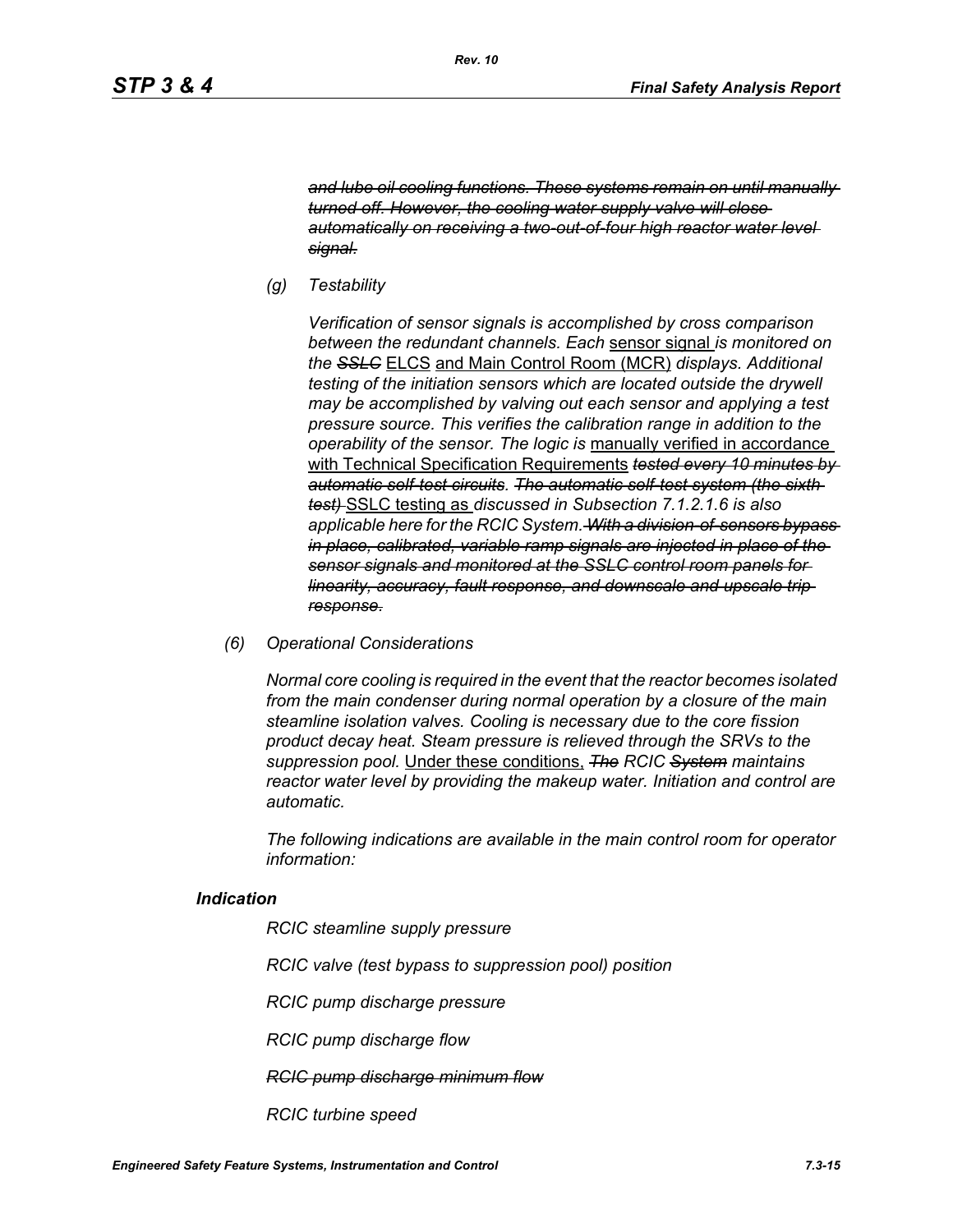*RCIC turbine exhaust line pressure*

*RCIC turbine exhaust diaphragm pressure* 

#### *Indicating Lamps*

*Position of all motor-operated valves*

*Position of all solenoid-operated valves*

*Turbine trip*

*Significant sealed-in circuits*

*Pump status*

*System status (power, test, isolation)*

#### *Annunciators*

*Annunciators are provided as shown in the RCIC system IBD (Figure 7.3-3) and the RCIC System P&ID (Figure 5.4-8).*

*(7) Setpoints*

*The reactor vessel low water Level* 2 *setting for RCIC System initiation is selected high enough above the active fuel to start the RCIC System in time to prevent the need for the use of the low pressure ECCS. The water level setting is far enough below normal levels that spurious RCIC System startups are avoided (see Chapter 16 for actual setpoints and margin).* Chapter 16 describes the methods for calculating the setpoints and margins.

#### **7.3.1.1.1.4 RHR/Low Pressure Flooder (LPFL) Instrumentation and Controls**

STD DEP T1 3.4-1

- STD DEP 7.3-1
- STD DEP 7.3-5
- STD DEP 7.3-9
- STD DEP 7.3-10

#### STD DEP Admin

*(3) Equipment Design*

*Motive power for the RHR System pumps is supplied from AC buses that can receive standby AC power. The three pumps are powered from Division I, II, and III ESF buses, which also provide power to the RCIC (Division I) and HPCF (Divisions II and III) Systems. Motive power for the automatic valves*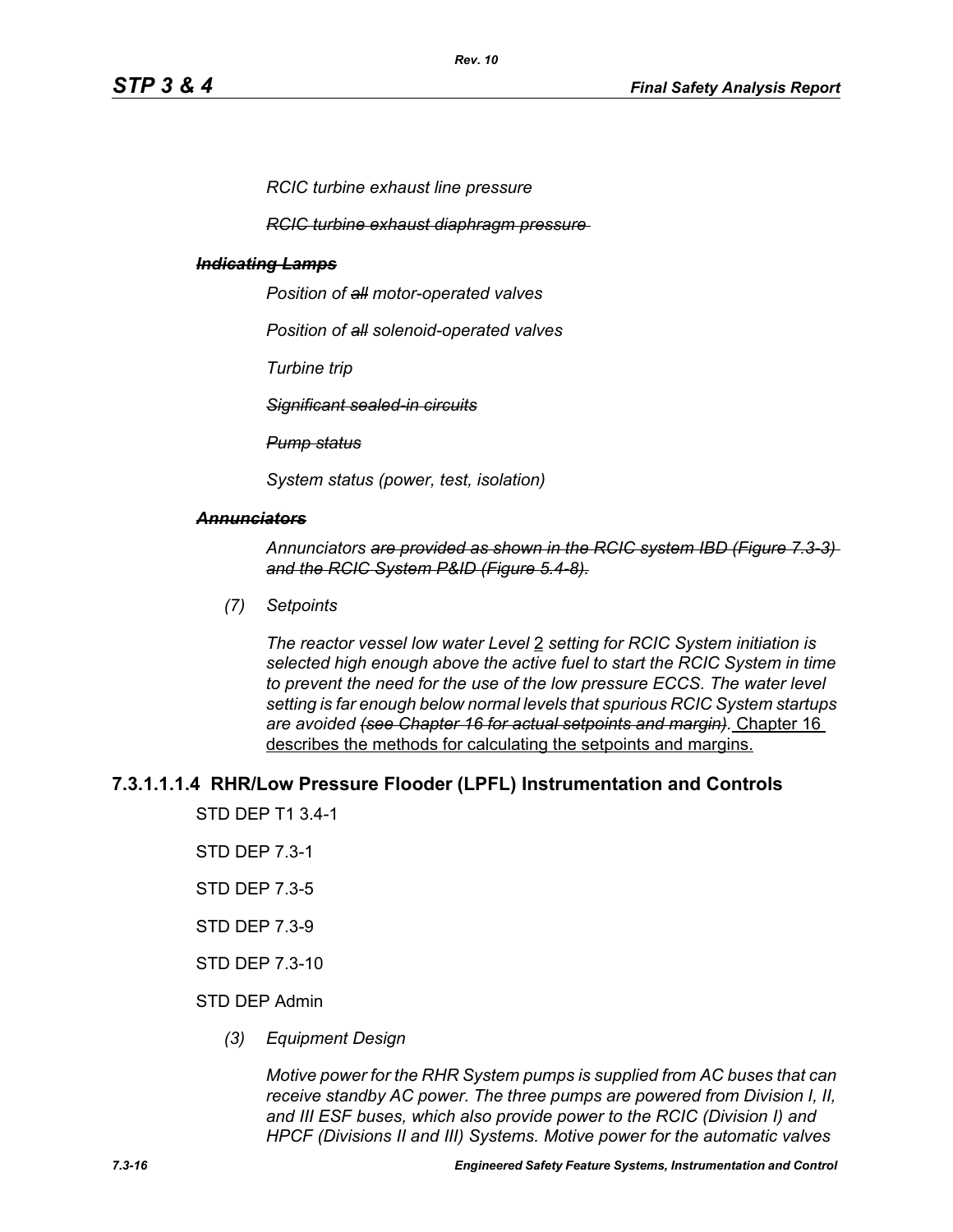*comes from the bus that powers the pumps for that division, except for the special case involving isolation valves. Control power for the LPFL Subsystem components comes from the divisional Class 1E AC buses. Logic power is from the SSLC* ELCS *power supply for the division involved. Trip channels for the LPFL Subsystem are shown in Figure 7.3-4.*

*(a) Initiating Circuits*

*The LPFL Subsystem is initiated automatically on receipt of a high drywell pressure or low reactor water level signal (Level 1), and a low reactor pressure permissive to open the injection valve. The LPFL may also be initiated manually.*

*Reactor vessel low water level (Level 1) is monitored by eight* four *level transmitters from the Nuclear Boiler System (NBS) which are mounted on instrument racks in the drywell. These transmitters sense the difference between the pressure due to a constant reference leg of water and the pressure due to the actual height of water in the vessel. The multi-* four *division* divisions of *transmitters are shared with other systems within the respective divisions. Four transmitters provide signals (one from each division) to RHR Divisions I and III. The other four transmitters provide similar signals to RHR Division II.*

*Drywell pressure is monitored by four pressure transmitters from the NBS which are mounted on instrument racks in the containment. These transmitters are also shared with other system channels within the respective divisions. The sensors provide inputs to local multiplexer units* RDLCs *which perform signal conditioning and analog-to-digital conversion (Appendix 7A). The formatted, digitized sensor inputs are multiplexed* transmitted *with other sensor signals over an optical data link to the logic processing units in the main control room. The four signals from each parameter are combined, through appropriate optical isolators, in two-out-of-four logic for each division of the RHR/LPFL System. This assures that no single failure event can prevent initiation of the RHR/LPFL Systems. The initiation logic for the RHR System (including LPFL) is shown in Figure 7.3-4.*

*The LOCA signals* (high drywell pressure and below reactor vessel water Level 1) *which trigger the initiation logic also initiate starting of the respective division diesel generator.*

*The LPFL injection valve actuation logic requires a reactor low pressure permissive signal for automatic actuation on reactor low water* below *(Level 1) or high drywell pressure. The reactor pressure logic is a twoout-of-four network of shared sensor channels from the NBS and is similar in arrangement to the initiation logic just described.*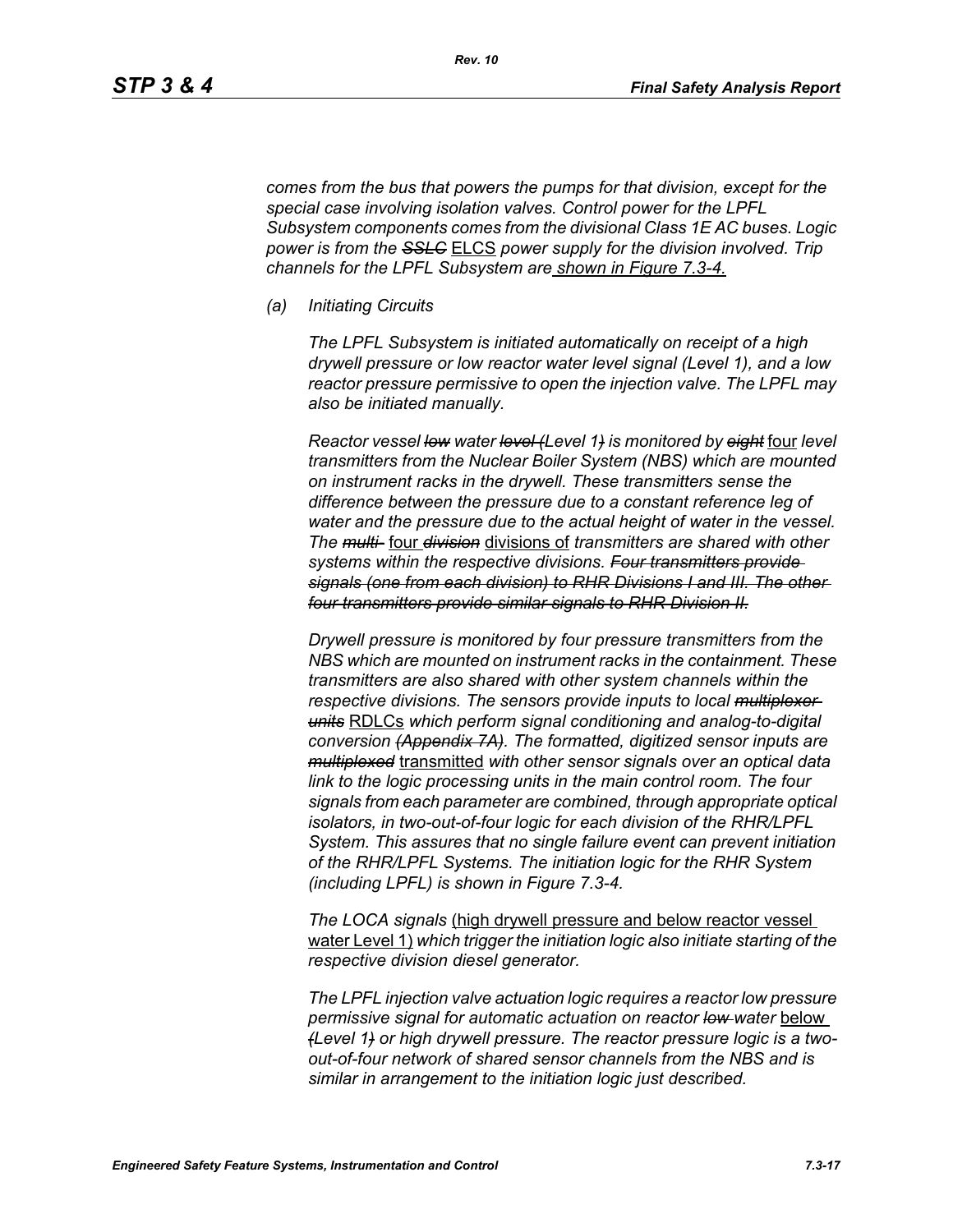*Manual opening of the injection valve also requires the two-out-of-four reactor low pressure permissive.*

*(b) Logic and Sequencing*

*The transmitters which provide the initiation signals are from the NBS and are shared by other I&C system channels in common with each of the four divisions. This facilitates full two-out-of-four initiation logic for all LOCA parameters while utilizing efficient instrumentation. Optical isolators are used to provide proper separation of the electrical divisions. The four drywell pressure sensors supply isolated signals to the separate two-out-of-four logic of all three divisions of the RHR System. Similarly, four water level sensors supply signals to RHR Divisions I and III. However, four different sensors supply the water level signals to RHR Division II. After an initiation signal is received by the LPFL control circuitry, the signal is sealed-in until manually reset. The logic is shown in Figure 7.3-4.*

*(d) (LPFL) Redundancy and Diversity*

The LPFL Subsystem is actuated by reactor vessel low water below *level (Level 1) and/or drywell high pressure. Either or both of these diverse conditions may result from a design basis LOCA and lesser LOCAs.*

*(e) (LPFL) Actuated Devices*

*The functional control arrangement for the RHR/LPFL System pumps is shown in Figure 7.3-4. All three pumps start after a 10 second time delay,* consistent with Table 6.3-1, *provided normal or emergency power is available from their divisional sources. However, the diesel*  load sequence circuitry controls the demand placed on the onsite *standby sources of power (Section 8.3). The delay times for the pumps to start when normal AC power is not available include approximately 3 seconds for the start signal to develop after the actual reactor vessel low water* below *level* 1 *or drywell high pressure occurs, 10 seconds* a time delay consistent with Table 6.3-1 *for the standby power to become available, and a sequencing delay to reduce demand on standby power. The LPFL Subsystem is designed to provide flow into the reactor vessel within 36 seconds* the time allowed by Table 6.3-1 *of the receipt of the accident signals and the low reactor pressure permissive.*

*The RHR System pump suction valves* valve *from the suppression pool are* is *normally open.* Shutdown cooling isolation valves must be closed to permit suction from the Suppression Pool. *To reposition the valves, a keylock switch must be turned in the control room. On receipt of an LPFL initiation signal, the reactor Shutdown Cooling System (SCS) valves and the RHR test line valves are signaled to close (although they are normally closed) to ensure that the RHR System pump discharge is*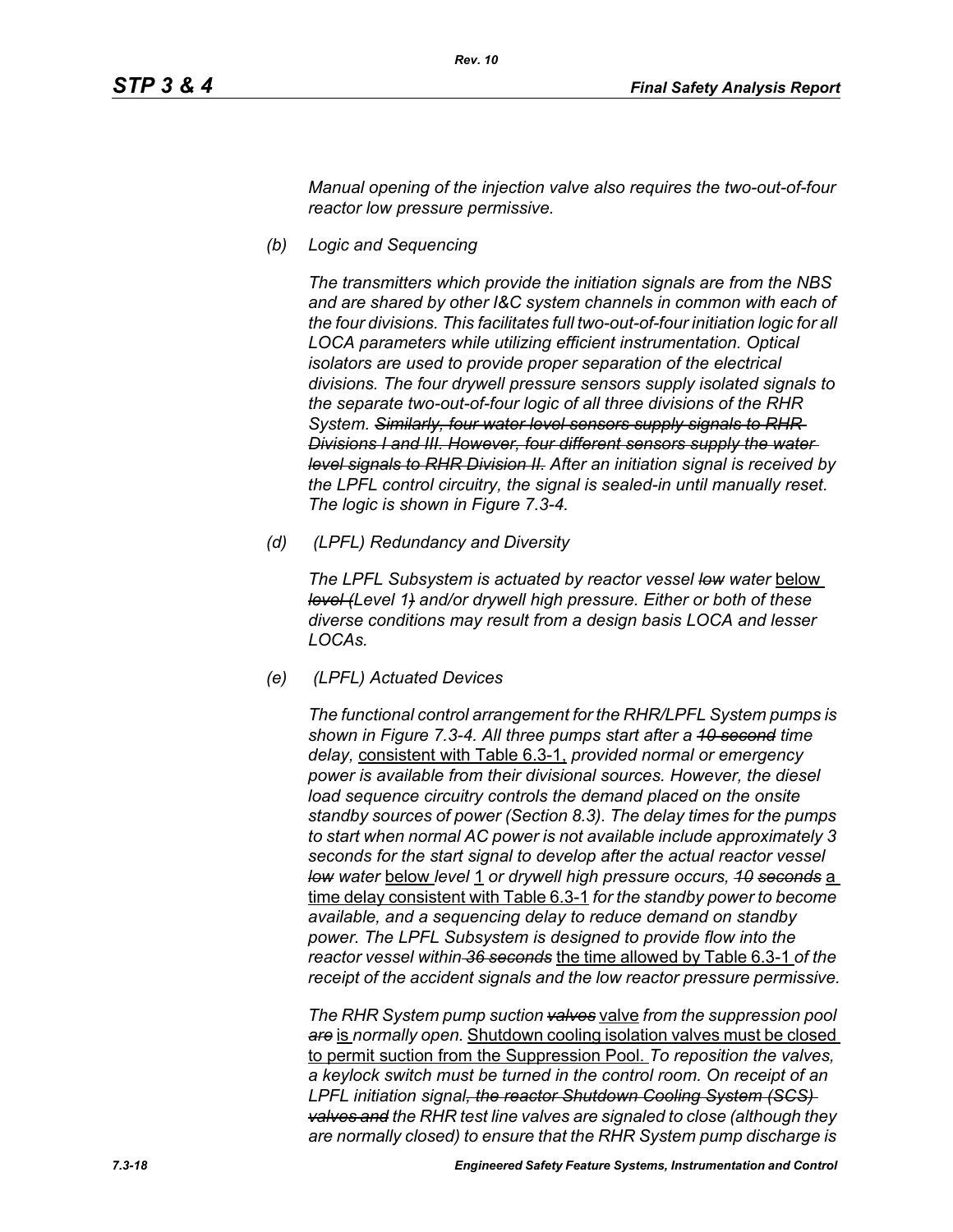*correctly routed. Included in this set of valves are the valves that, if not closed, would permit the main system pumps to take suction from the reactor vessel itself (a lineup used during normal SCS operation).*

*(g) Testability*

*The LPFL I&C equipment is capable of being tested during normal operation. Cross-channel comparison verifies analog transmitter outputs. Drywell pressure and low water level initiation transmitters can be individually valved out of service and subjected to a test pressure. This verifies the calibration range in addition to the operability of the transmitters. The instrument channel trip setpoint is verified by* viewing the displays for each instrument *automatic self-test functions in the SSLC which simulate programmed trip setpoints and monitor the response. The logic is also automatically tested by the self-test system*  as *described in Subsection 7.1.2.1.6. Other control equipment is functionally tested during normal testing of each loop. Indications in the form of panel lamps and annunciators are provided in the control room.*

*(i) Operational Considerations*

*The pumps, valves, piping, etc., used for the LPFL are used for other operating modes of the RHR System. Initiation of the LPFL mode is automatic and no operator action is required for at least 30 minutes. The operator may control the RHR pumps and injection valves manually after LPFL initiation to use RHR capabilities in other modes if the core is being cooled by other emergency core cooling systems.* Other RHR modes may be activated by Mode switches in the MCR. For example to enter the Containment Spray mode, this switch is first "Armed" and then the "Initiate" Push button is pressed. This assures that this is an intentional action by the operator. Also to transfer to these and other RHR Modes, mode specific permissives must be met. This reduces or eliminates the possibility of operator error.

*(j) Parts of System Not Required for Safety*

*The non-safety-related portions of the LPFL Subsystem include the annunciators and the computer*PCF*. Other instrumentation considered non-safety-related are those indicators which are provided for operator information, but are not essential to correct operator action.*

# **7.3.1.1.2 Leak Detection and Isolation System (LDS)—Instrumentation and Controls**

STD DEP T1 2.3-1

STD DEP T1 2.4-2

STD DFP T1 2 4-3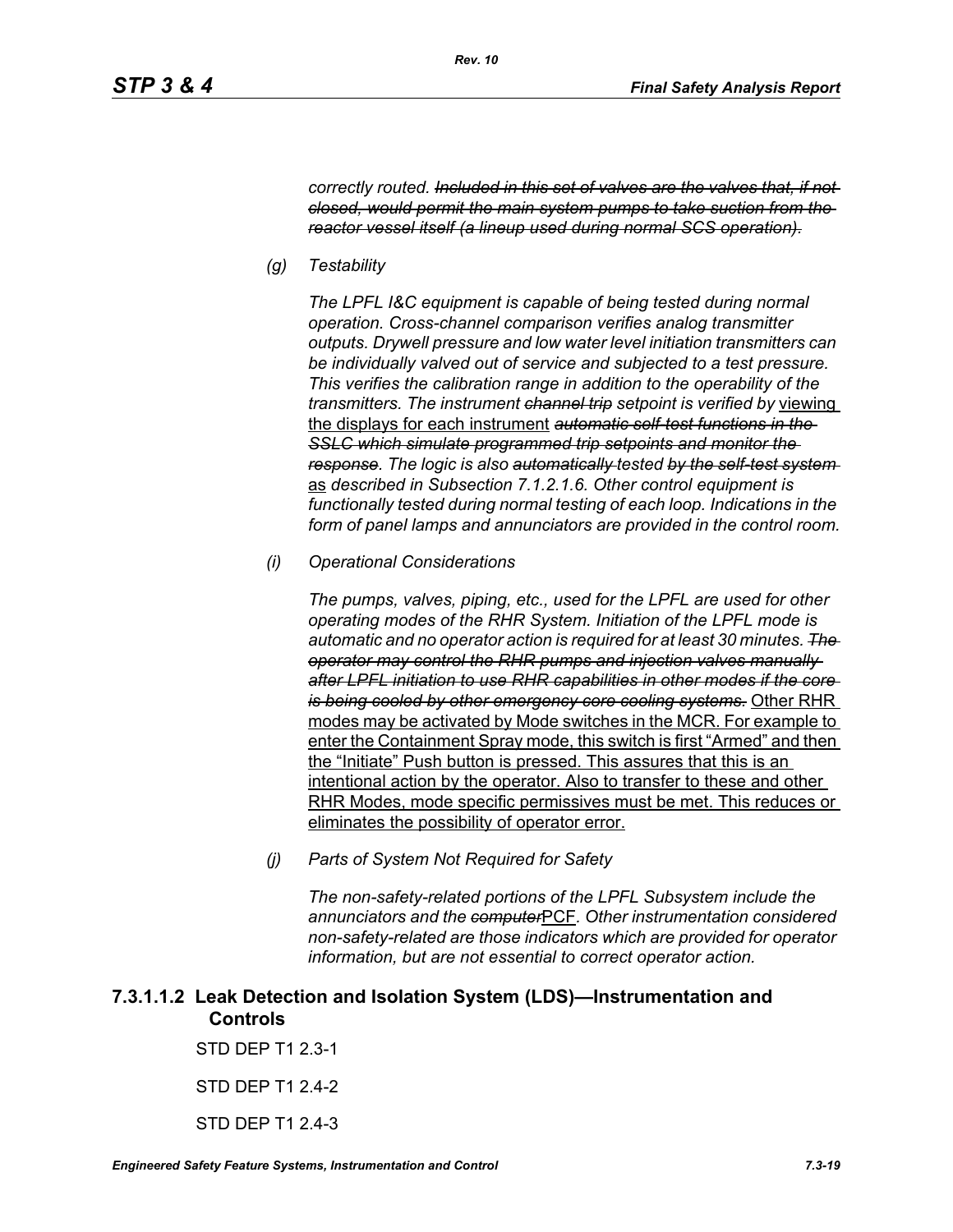STD DEP T1 3.4-1

STD DEP 7.3-11

STD DEP 7.3-12

STD DEP Admin

*(1) System Identification*

*The instrumentation and control for the Leak Detection and Isolation System (LDS) consists of temperature, pressure, radiation and flow sensors with associated instrumentation and logic used to detect, indicate, and alarm leakage from the reactor primary pressure boundary. In certain cases, the* LDS *also initiate*s *closure of isolation valves to shut off leakage external to the containment.*

The MSIV function of LDS is implemented as part of the Reactor Trip and Isolation System (RTIS). All other LDS functions are implemented as part of ELCS.

*(2) Supporting System (Power Sources)*

*All LDS logic power is supplied by the respective divisional SSLC* ELCS *logic power supplies. See Section 8.3 for a description of the SSLC* ELCS *logic power supplies.*

*The power for the MSIVs pilot solenoid valve control logic is supplied from all four divisions of the SSLC* RTIS *buses. The MSIVs are spring-loaded, pistonoperated pneumatic valves designed to fail closed on loss of electric power or pressure to the valve operator.*

- *(3) Input Variables and Sensing Methods*
	- *(a) RPV Low Water Level*

*Reactor vessel low water level signals are generated by differential pressure transmitters connected to taps located above and below the water level in the reactor vessel. The transmitters sense the difference between pressure caused by a constant reference leg of water and the pressure caused by the actual water level in the vessel. The SSLC* ELCS *monitors for low water level and provides trip signals in all four divisions at four different low reactor water levels. The signals are shared systems within the same division (i.e., RPS, ECCS) and are defined as follows:*

*(b) Main Steamline Radiation* Not Used

*Main steamline (MSL) radiation is monitored by gamma sensitive radiation monitors in the Process Radiation Monitoring System (Section*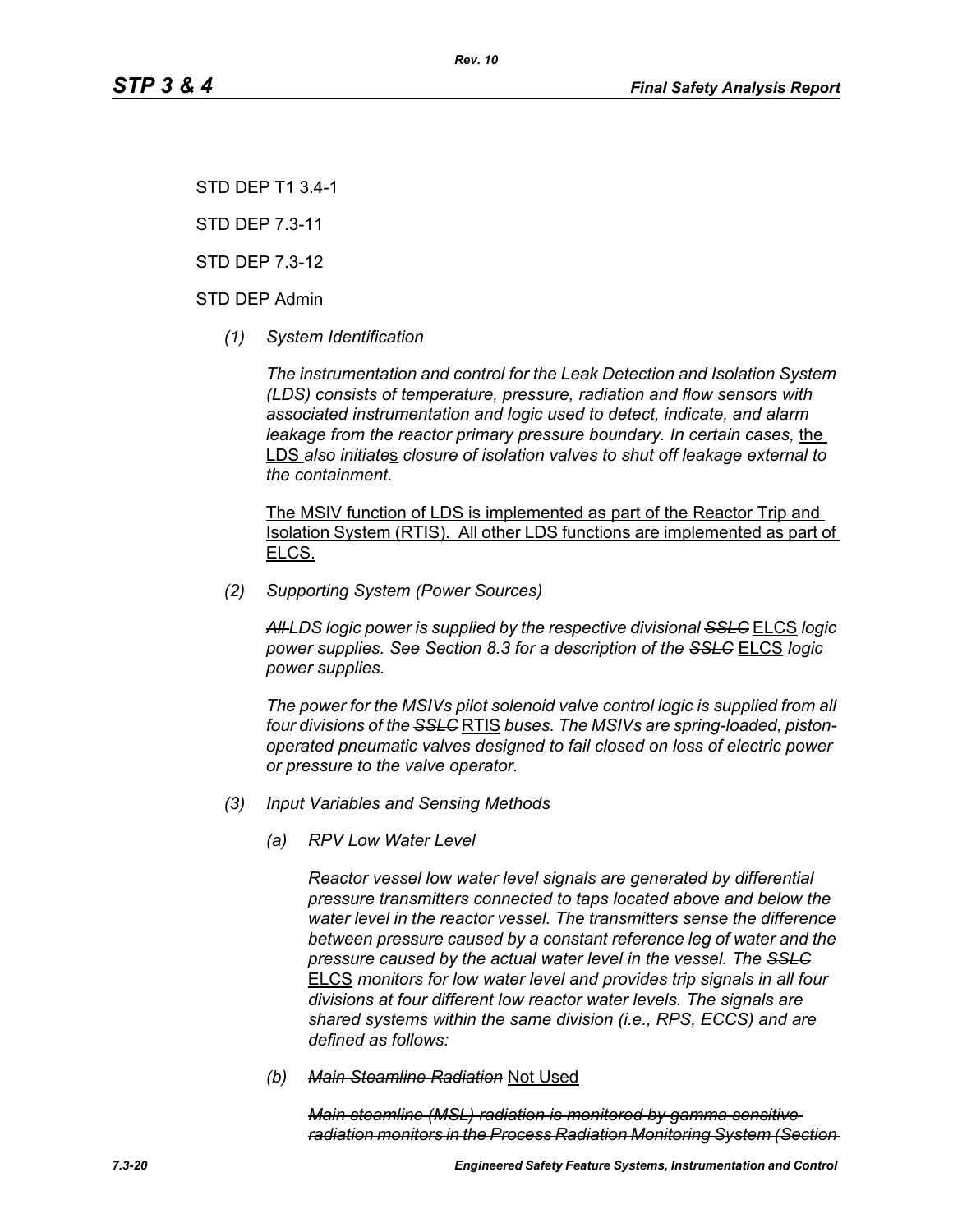*7.6). The objective of the MSL Radiation Monitoring Subsystem is to monitor for the gross release of fission products from the fuel and, upon indication of such release, initiate appropriate action to limit fuel damage and further release of fission products.*

*The process radiation monitor detectors are physically located near the main steamlines just downstream of the outboard MSIVs. The detectors are geometrically arranged to detect significant increases in radiation level with any number of main steamlines in operation.*

*When a significant increase in the main steamline radiation level is detected, trip signals are transmitted to the Reactor Protection System (RPS) to indicate reactor trip and to the LDS to initiate closure of all MSIVs and the steamline drain valves.*

#### *(l) Valve Leakage Monitoring*

*Large remote power-operated valves located in the drywell for the NBS, CUW, RCIC, and RHR Systems are fitted with drain lines from the valve stems. Each drain line is located between two sets of valve stem packing. Leakage through the inner packing is carried to the drywell equipment drain sump. Leakage during hydrotesting may be observed in drain line sight glasses installed in the drain line to the sump. A remote-operated solenoid valve on each line is provided to isolate a leaking line, and may be used during plant operation, in conjunction with the sump instrumentation, to identify the specific process leaking valve.*

#### *(m) Drywell and Secondary Containment Sump Monitoring*

*Each sump monitoring system is equipped with two pumps and control instrumentation. The two drywell drain sumps are each equipped with a sonic level element and a level transmitter for monitoring level changes in the sump. The instrumentation provides indication and alarm of excessive fill rate or pumpout frequency of the sumps. The rate at which the drain sump fills with reference to the frequency of sump pump operation determines the leakage rate. The drain sump instrumentation has a sensitivity of detecting reactor coolant leakage of 3.785 L/min within a 60-minute period. Alarm setpoints* (nominal values) *established at 95* 114 *L/min for* floor and *equipment drain sumps and* (total leakage) *to 19 L/min for floor drain sumps* and 8 L/min for increase floor drain sump flow within the previous 4 hours*. The drywell floor drain sump collects unidentified leakage from such sources as floor drains, valve flanges, closed cooling water for reactor services and condensate from the drywell atmosphere coolers. The drywell equipment drain sump collects identified leakage from known sources.*

*(r) RCIC Turbine Exhaust Line Diaphragm Pressure Monitors*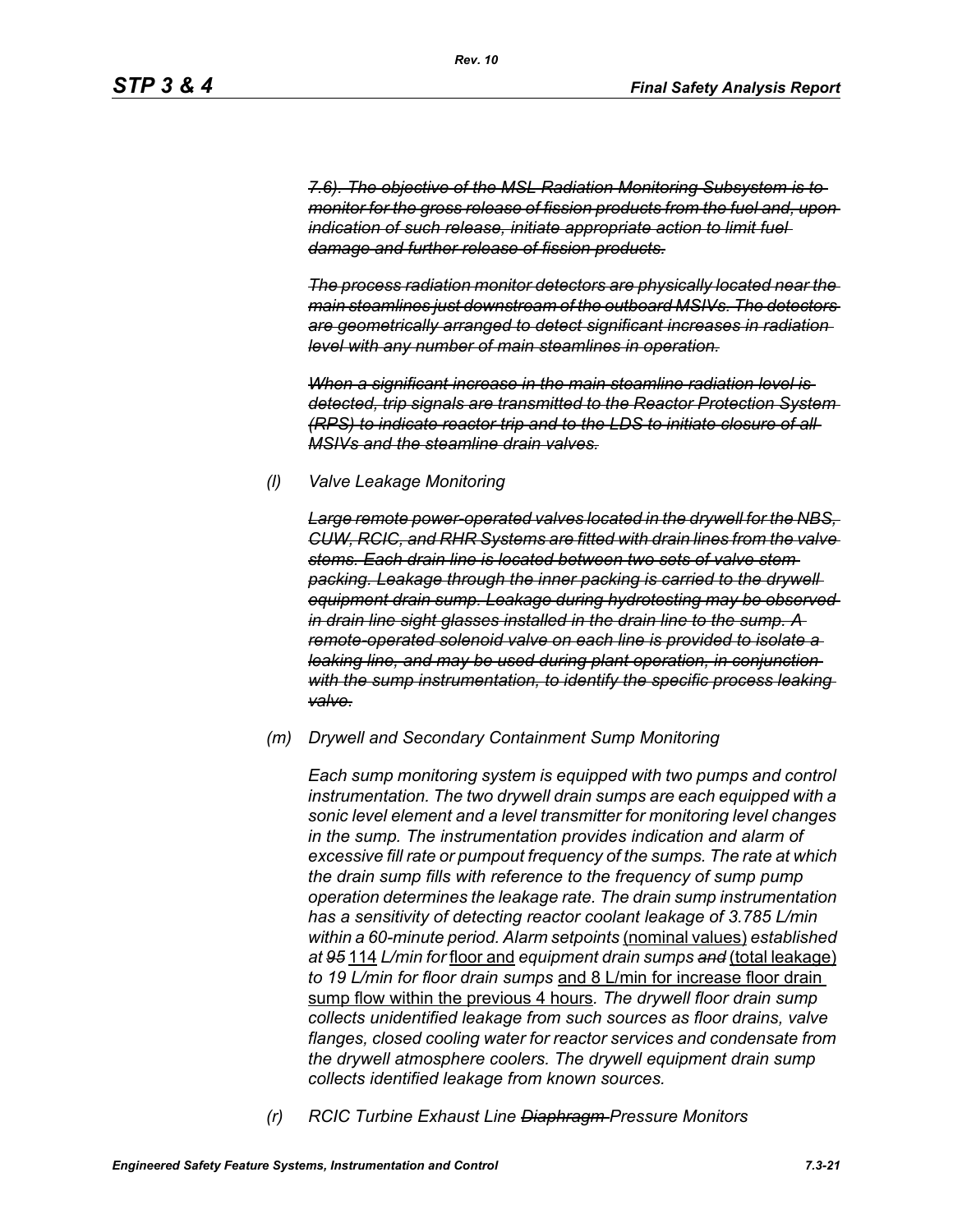*Pressure between the rupture disc diaphragms in the RCIC System turbine exhaust vent line is monitored by four channels of pressure instrumentation (two in Division I and two in Division II). Both logic channels of Division I trip on high turbine exhaust pressure to close the inboard RCIC isolation valves and trip the turbine. Both logic channels of Division II trip to close the outboard RCIC isolation valve and trip the turbine. The instrumentation channel equipment and piping are provided by the RCIC System as an interface to the LDS.*

(w) Feedwater Line Differential Pressure

The LDS monitors the differential pressure to detect a break in the piping. If a confirmatory high drywell pressure signal is also present then a trip of the condensate pumps is initiated.

- *(5) System Sequencing and Logic*
	- *(b) Other Process Line Isolation*

After reactor water below Level 1 or high drywell pressure, LDS provides the*The ATIP System is provided with* an isolation *either low reactor water level or high drywell pressure signal to initiate TIP withdrawal followed by closure of the ball valves and purge line valves.*

- *(7) Redundancy* and Diversity
	- *(a) Main Steamline*

*Redundancy is provided by the instrumentation to monitor each essential variable as follows:*

- *(iii) Four divisional radiation instrument channels monitor for high MSL radiation in the MSL tunnel area.* Not Used
- *(d) Reactor Core Isolation Cooling (RCIC)*
	- *(ii) Four RCIC turbine exhaust diaphragm pressure monitoring channels (two in each of two divisions).*
- *(13) Parts of System Not Required for Safety*

*The non-safety-related portions of the LDS include the circuits that drive annunciators and the computer*PCF*. Other instrumentation considered nonsafety-related are those indicators which are provided for operator information.*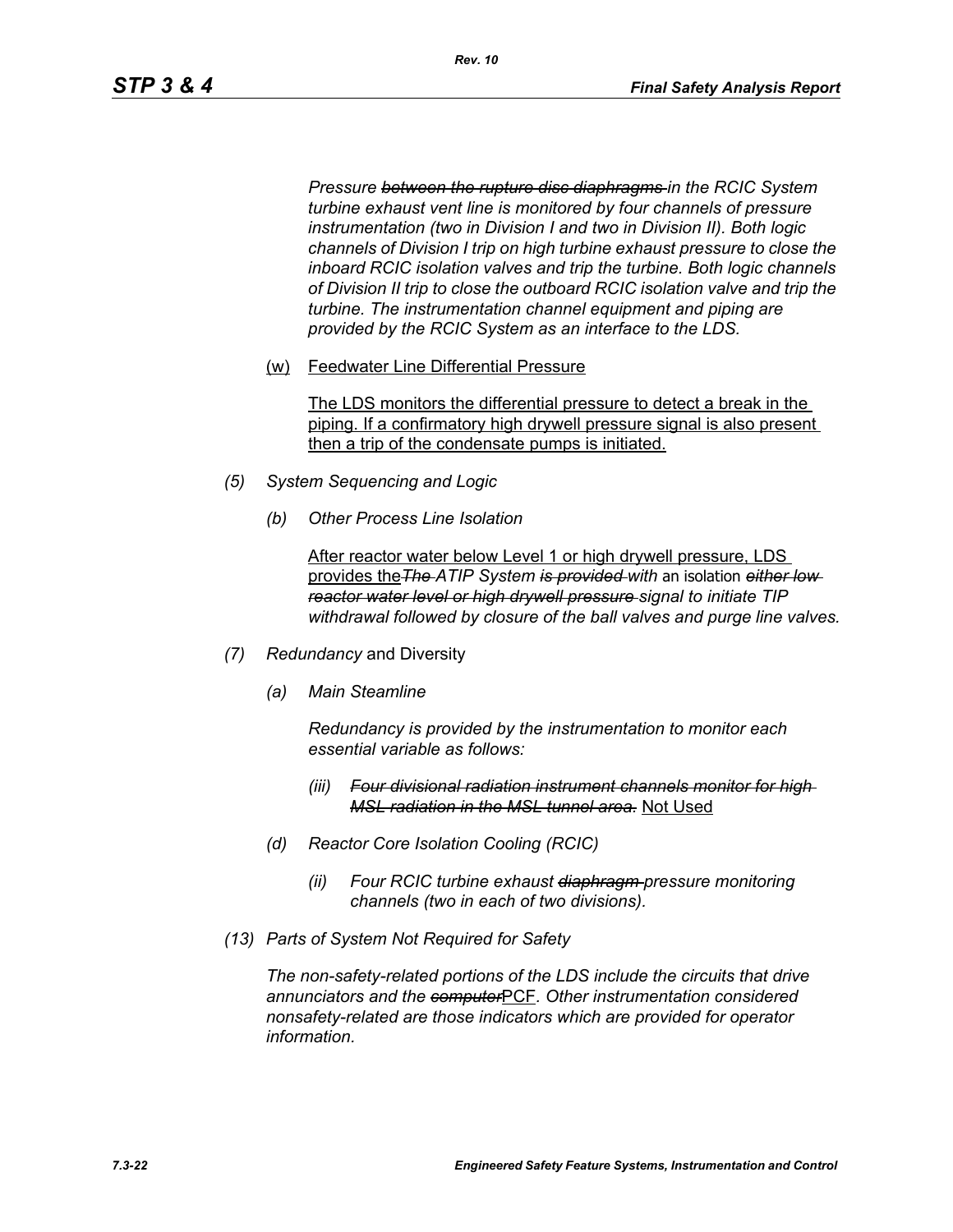# **7.3.1.1.3 RHR/Wetwell and Drywell Spray Cooling Mode—Instrumentation and Controls**

STD DEP T1 3.4-1

STD DEP 7.1-1

STD DEP 7.3-13

#### STD DEP Admin

- *(3) Equipment Design*
	- *(a) Initiating Circuits*

*Drywell Spray B: Drywell pressure is monitored by four shared pressure transmitters mounted in instrument racks in the containment.* 

*Signals from these transmitters are routed to the local multiplexer units* RDLCs *which convert analog to digital signals and send them through fiber optic links for logic processing in the control room. Any two-out-offour signals provide the permissive to* manually *initiate the WDSC.* Drywell Spray Mode.

*Initiation logic for drywell spray B is identical to drywell spray C.*

*Wetwell Spray B: The initiation of wetwell spray* mode *is manual and does not have an interlock* can be initiated provided RPV Water Level is above Level 1*. The operator bases judgment on the instrumentation indication of the condition of the wetwell air space temperature.*

*Operation of wetwell spray B is identical to wetwell spray C.*

*(b) Logic Sequencing*

Wetwell and or Drywell Spray Modes can be entered separately or by initiating the Containment Spray Mode (which activates both). Most commonly this occurs after LPFL initiation

*The operating sequence* once either the Containment Spray Mode, Wetwell Spray Mode, or Drywell Spray Mode is selected*of wetwell and drywell spray following receipt of the* after *LPFL initiating signals* initiation *is as follows:*

- *(i) The RHR pumps are* continue *operating.*
- *(ii) Valves in other RHR modes are automatically repositioned to*  **LPFL injection.** the Wetwell / Drywell Spray Modes.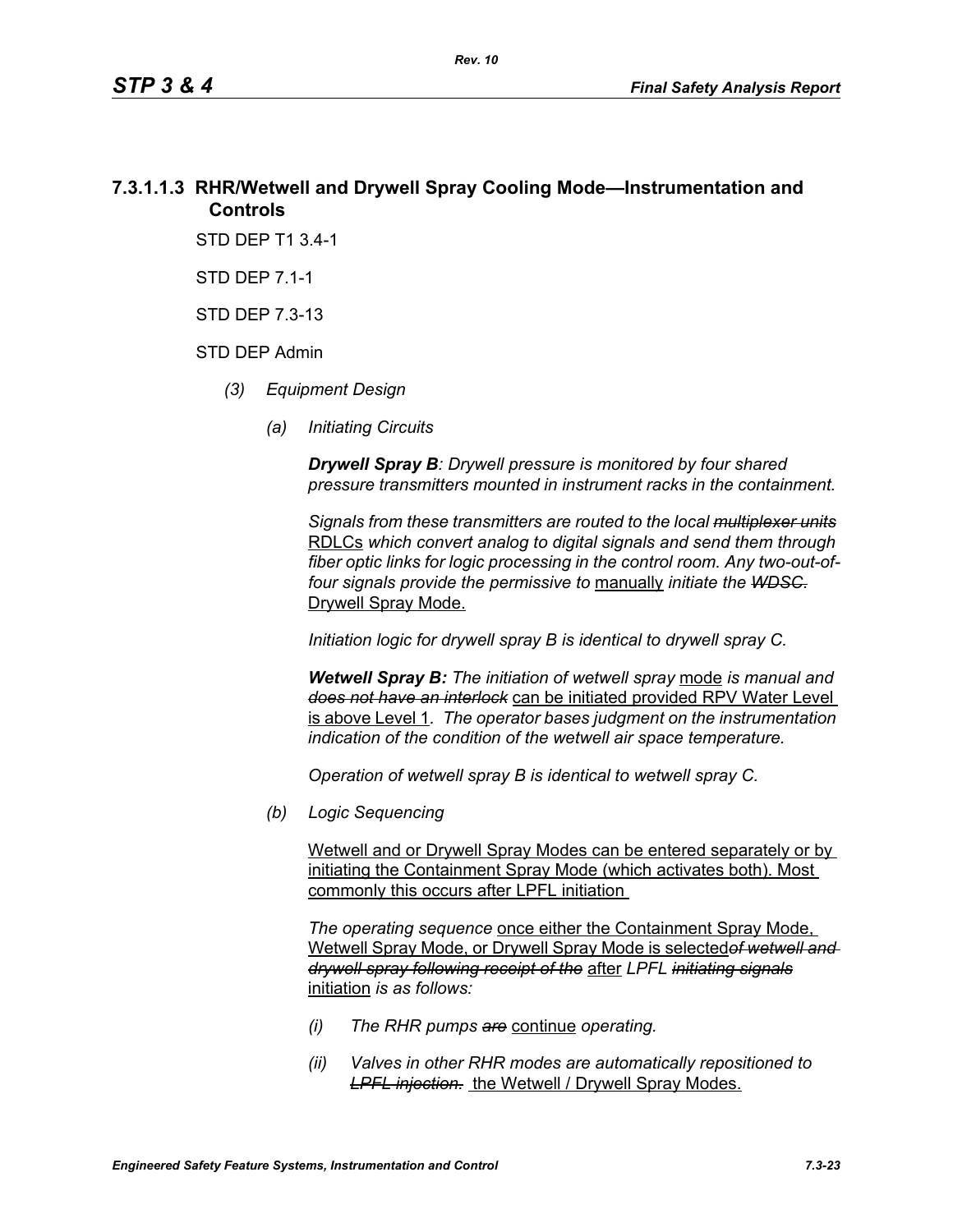- *(iii) The service water emergency pumps are signaled to start* continue running*.*
- *(iv) Service water supply and discharge valves to the RHR heat exchanger are signaled to* remain *open.*
- *(v) The heat exchanger outlet valve opens and the heat exchanger bypass valve is signaled to close.*
- *(vi) Vessel injection takes place to flood the reactor* is terminated when the RHR Containment Spray Mode is selected. Alternately the Drywell or Wetwell spray modes can be initiated independently.
- *(vii) In the presence of high drywell pressure and/or high wetwell pressure, the injection valve is manually closed after the initial injection*, the Drywell spray valves will automatically open*.*
- *(viii) Drywell spray and* The *wetwell spray valves are manually opened* valve will open *to perform the spray function* without any permissives*.*

*The spray system will continue to operate until manually terminated by the operator or when a RHR initiation signal closes the wetwell spray*  valve or an injection valve not fully closed signal closes the drywell *spray valves. The spray system will automatically terminate and realign to the* LPFL *injection mode* on receipt of a reactor vessel water below Level 1*, since core cooling has priority.*

*(c) Bypass and Interlocks*

*No bypasses are provided for the wetwell and drywell spray system.*

*No interlock is provided for* The *wetwell spray function* is interlocked with reactor vessel water Level 1 as described in 7.3.1.1.3(a)*.*

*(g) Testability*

*The Wetwell and Drywell Spray System is capable of being tested up to the last discharge valve during normal operation. Drywell and wetwell pressure channels are tested by cross-comparison between related channels. Any disagreement between the display readings for the channels would indicate a failure. The instrument channel trip setpoint is verified by* viewing the displays for each instrument *automatic selftest functions in the SSLC which simulate programmed trip setpoints and monitor the response. Testing for functional operability of the control logics is accomplished* as described in*by the automatic self-test system (Subsection 7.1.2.1.6). Other control equipment is functionally*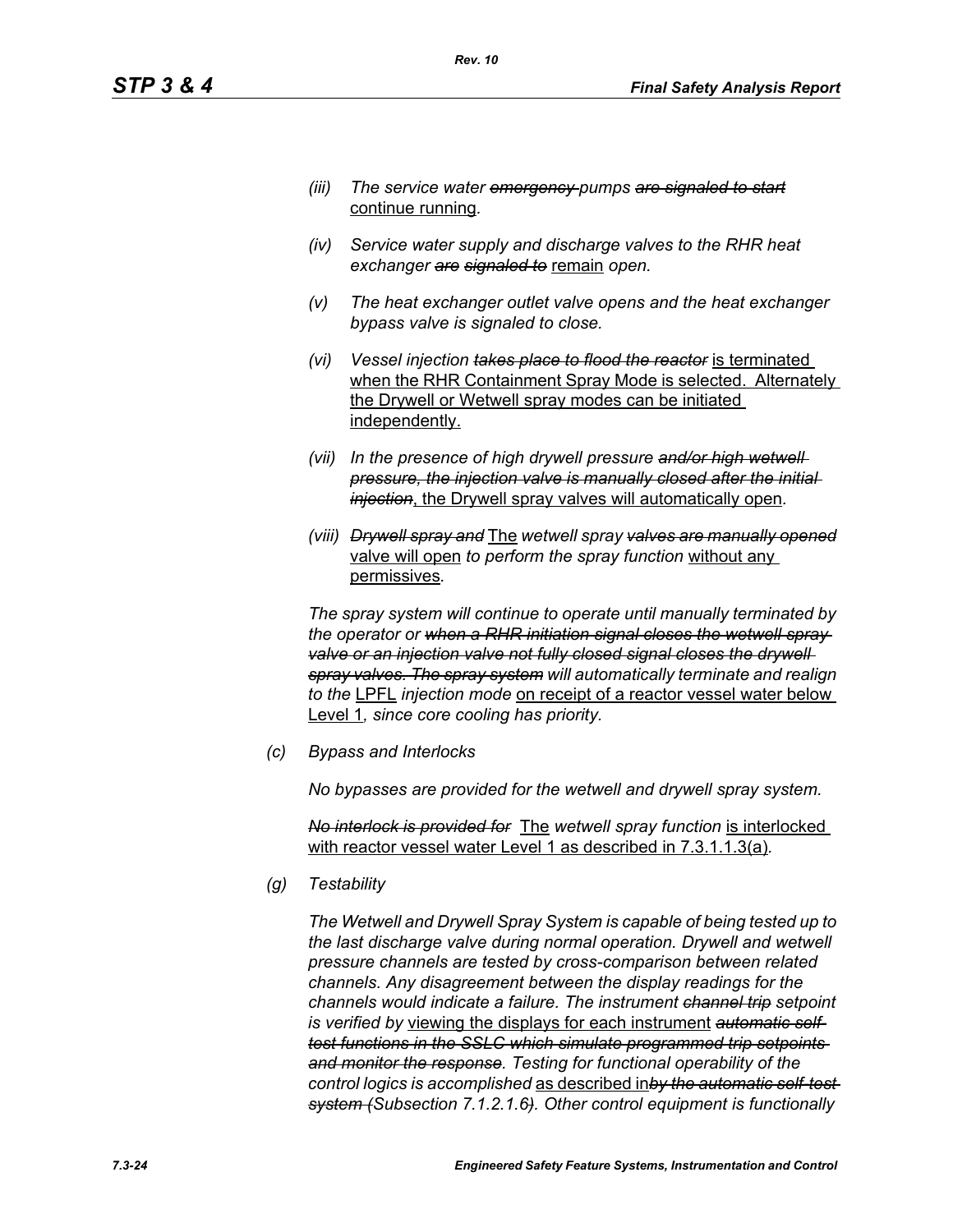*tested during manual testing of each loop. Indications in the form of panel lamps and annunciators are provided in the control room.*

*(i) Operational Considerations*

*See Chapter 16 for setpoints and margin.*Chapter 16 describes the methods for calculating setpoints and margins.

*(j) Parts of System Not Required for Safety*

*Rev. 10*

*The non-safety-related portions of the WDCS-RHR include the annunciators and the computer*PCF*. Other instrumentation considered non-safety-related are those indicators which are provided for operator information, but are not essential to correct operator action.*

#### **7.3.1.1.4 RHR/Suppression Pool Cooling Mode—Instrumentation and Control**

STD DEP T1 3.4-1

STD DEP 7.3-5

#### STD DEP 7.3-14

- *(3) Equipment Design*
	- *(b) Logic and Sequencing*

*The operating sequence of suppression pool cooling, following indication that SP temperature is HIGH, is as follows:*

- *(i) The RHR System pumps are started or continue to operate.*
- *(ii) Valves in other RHR modes are manually automatically repositioned to align to SPC mode.*
- *(iii) RHR service water discharge valves to the RHR heat exchanger are opened.*
- *(iv) If performed following LPFL initiation, the* Suppression Pool Cooling Modes switch is first "Armed" and the "Initiate" Pushbutton is pushed. At that time the *injection valves are manually closed and SP valves are opened.*
- *(v) The SPC mode will continue to operate until the operator closes the SPC discharge valves* activates another permitted mode *or when reactor low water level* below Level 1 *reoccurs, in which case the injection valve will auto-open and the SP discharge valve will auto-close.*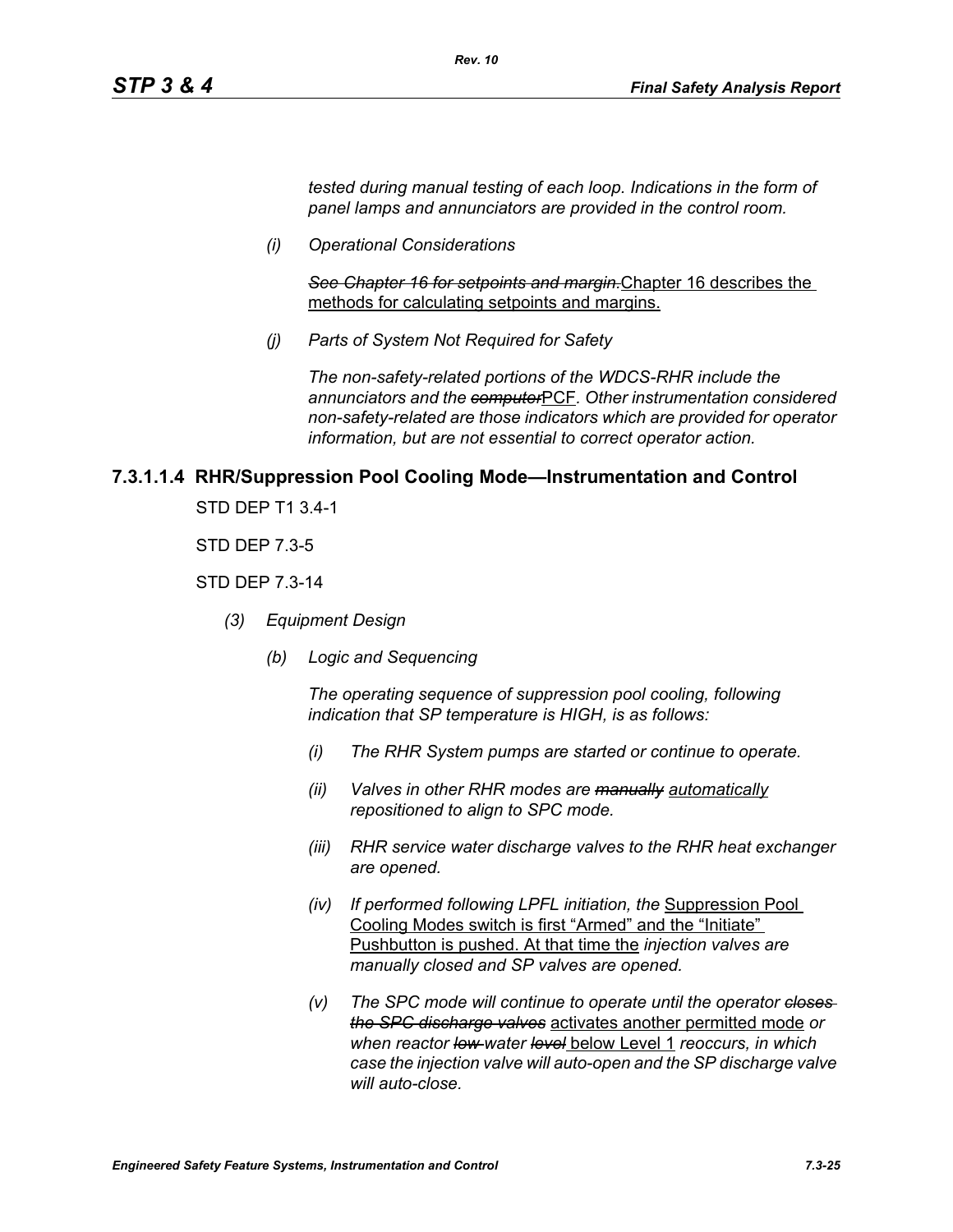- (vi) Automatic initiation of the SPC mode can only happen when initiated from the RHR Standby Mode. The operator must terminate this mode manually.
- *(g) Testability*

*Testing for functional operability of the control logic can be accomplished* as described in Subsection 7.1.2.1.6.*by the automatic system self-test.*

*(j) Parts of System Not Required for Safety*

*The non-safety-related portions of the SPC-RHR include the annunciators and the computer*PCF*. Other instrumentation considered non-safety-related are those indicators which are provided for operator information, but are not essential to correct operator action.*

## **7.3.1.1.5 Standby Gas Treatment System—Instrumentation and Controls**

STD DEP T1 3.4-1

- *(3) Equipment Design*
	- *(j) Parts of System Not Required for Safety*

*The non-safety-related portions of the SGTS include the annunciators and the computer*PCF*. Other instrumentation considered non-safetyrelated are those indicators which are provided for operator information, but are not essential to correct operator action.*

#### **7.3.1.1.7 Reactor Building Cooling Water System and Reactor Service Water System — Instrumentation and Controls**

STD DEP T1 3.4-1

STD DEP 7.1-1

STD DEP 7.3-15

STD DEP Admin

*(3) Equipment Design*

*During normal operation, RCW water flows through the safety-related and non-safety-related equipment except the RHR and emergency diesel* jacket water cooling heat *exchangers.*

*(i) Safety Interfaces*

*The safety interfaces for the RCW System Division I, II, and III controls are as follows:*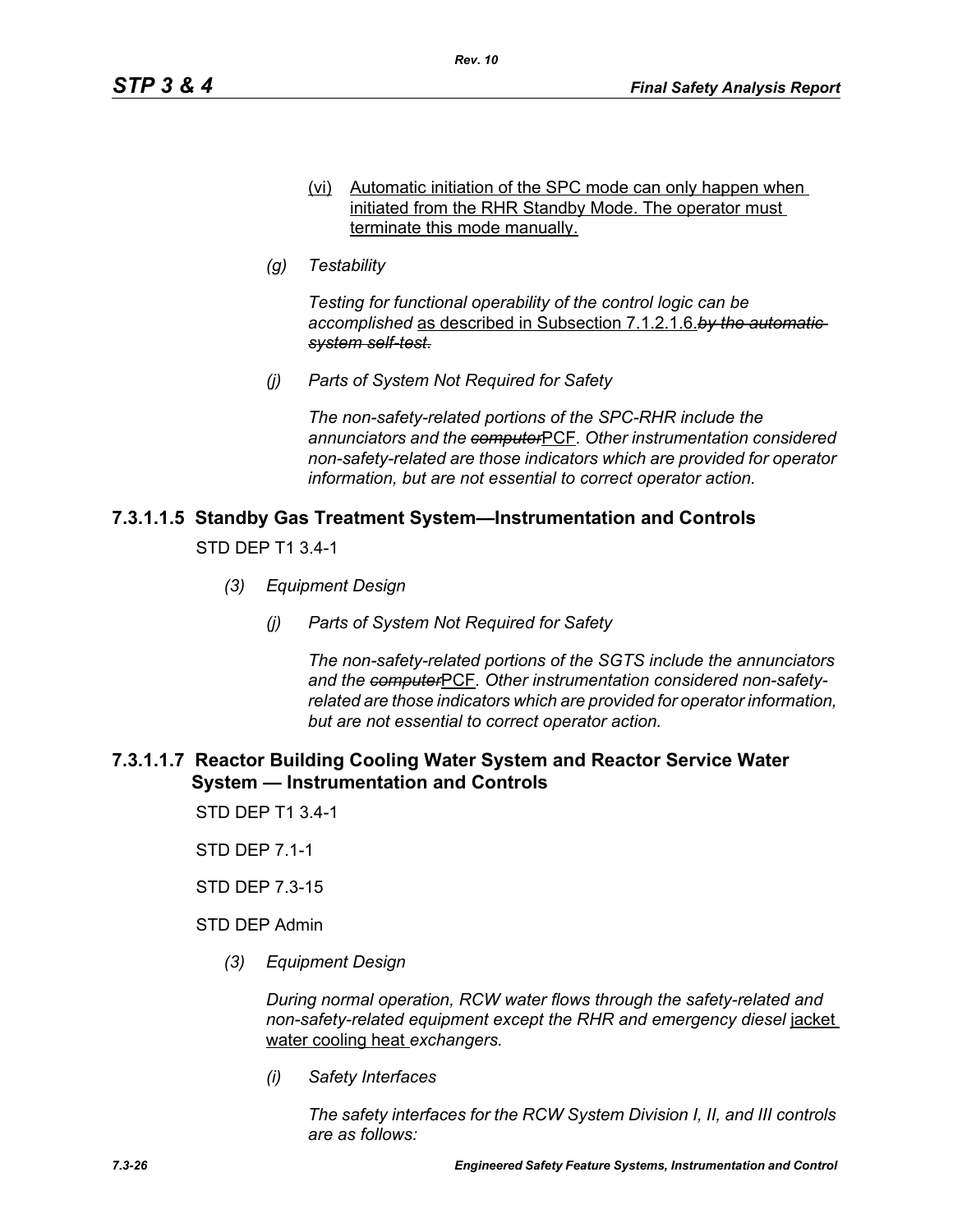- *Division I*, *and II*, and III *RCW flow signals to the MCR and Divisions I and II RCW flow signal to the RSS.*
- *RCW Hx* RSW *A or D strainer differential pressure MCR annunciator.*

*Rev. 10*

*(j) Operational Considerations*

*Process operating parameters and equipment status information are provided in the control room for the operator to accurately assess system performance. Alarms are also provided to indicate malfunction in the system. Refer to IBD Figure 7.3-7 for specific indication of equipment status in the control room. See Chapter 16 for setpoints and margin.*Chapter 16 describes the methods for calculating setpoints and margins.

*(k) Parts of System Not Required for Safety*

*The non-safety-related portions of the RCW System include the annunciators and the computer*PCF*. Other instrumentation considered non-safety-related are those indicators that are provided for operator information, but are not essential to correct operator action.*

# **7.3.1.1.9 HVAC Emergency Cooling Water System—Instrumentation and Control**

STD DEP Admin

*(3) Equipment Design*

*Lack of flow of Reactor Building cooling water to the refrigerant condenser automatically stops the refrigerator. Supply flow is controlled by the condensing pressure of the refrigerant. A flow switch provided at the chilled water line shuts down the refrigerator and chilled water pump* upon *indication of low flow in the chilled water line.*

## **7.3.1.1.10 High Pressure Nitrogen Gas Supply System—Instrumentation and Controls**

#### STD DEP Admin

- *(3) Equipment Design*
	- *(d) Redundancy and Diversity*

*The HPIN storage bottles are in two racks separated from each other. Additionally, in each rack there are two banks of two* five *bottles each. One bank is in service and the second is in standby.*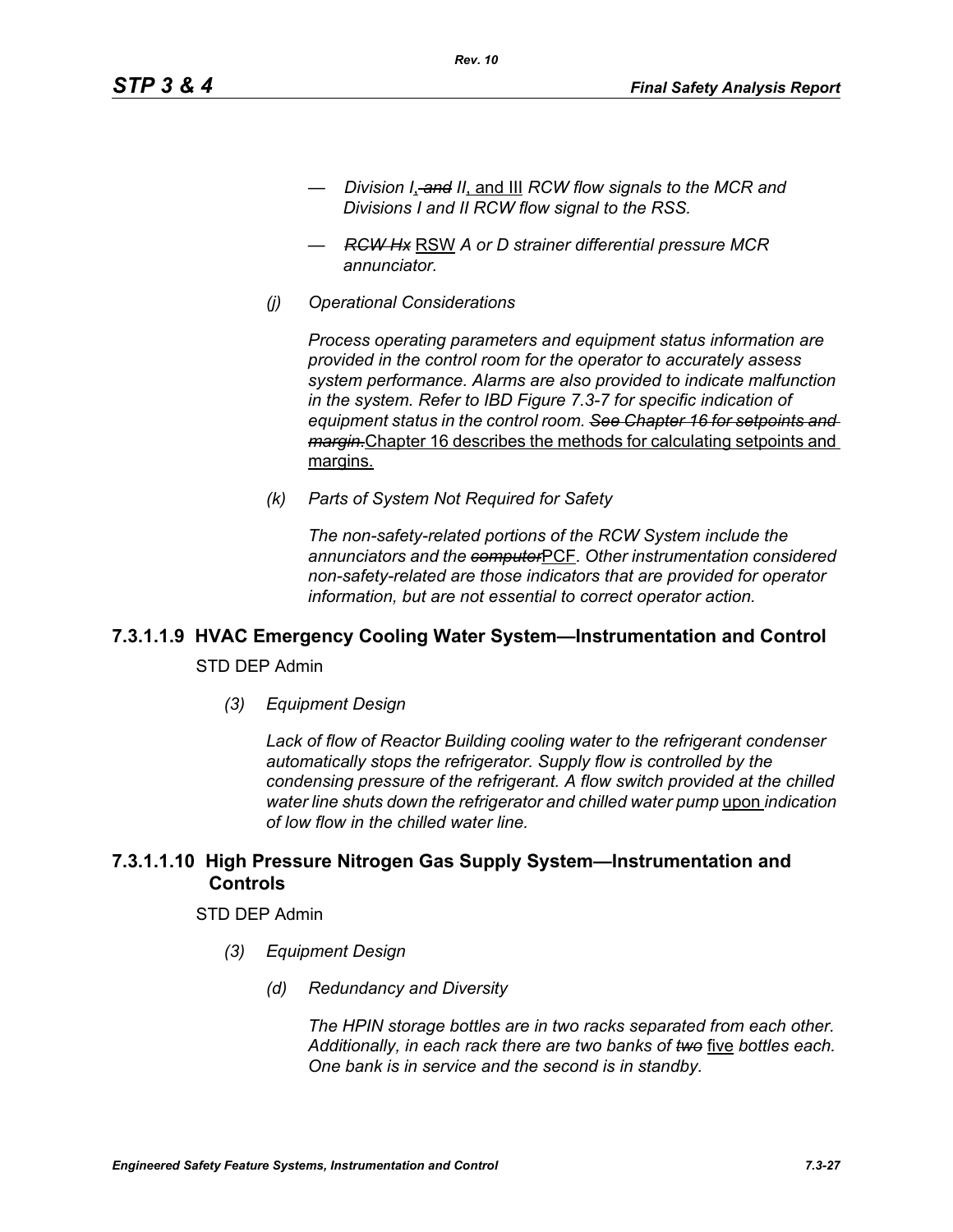# **7.3.1.1.11** *Flammability Control System – Instrumentation and Controls***Not Used**

STD DFP T1 2 14-1

*(See Subsection 6.2.5)*

#### **7.3.1.2 Design Basis Information**

STD DEP 1.8-1

STD DEP 7.1-1

STD DEP Admin

*IEEE-* 279 603 *defines the requirements for design bases* safety systems designations and the safety systems criteria (Sections 4 and 5). *Using the IEE 279 format, the* The *following nine paragraphs fulfill this requirement for systems and equipment described in this seciton.*

*(3) Number of Sensors and Location*

*There are no sensors in the LDS or ECCS, which have a spatial dependence, and, therefore, location information is not relevant. The only sensors used to detect essential variables of significant spatial dependence are the neutron flux detectors [Subsection 7.2.2.1(6*)*]*, the Suppression Pool Temperature Monitors [Subsection 7.6.1.7], *and the radiation detectors of the Process Radiation Monitoring System. These are in Section 7.6. All other systems discussed in Section 7.3 have sensors which have no spatial dependence.*

*(5) Margin Between Operational Limits*

*The* methods for calculating the *margin between operational limits and the limiting conditions of operation for the ESF System instruments are listed in*  described in *Chapter 16. The margin includes the consideration of sensor and instrument channel accuracy, response times, and setpoint drift.*

## **7.3.2 Analysis**

## **7.3.2.1 Emergency Core Cooling Systems—Instrumentation and Controls**

#### **7.3.2.1.1 General Functional Requirements Conformance**

STD DEP 7.3-4

STD DEP 7.3-5

*Initiation of the Automatic Depressurization Subsystem (ADS) occurs when reactor vessel low water* below Level 1*level and drywell high pressure are sensed, or when the 8 minute drywell high pressure bypass timer* initiated by RPV Level 1 water level *runs out. Therefore it is not required that the nuclear system breach be inside the containment. This control arrangement is satisfactory in view of the automatic isolation*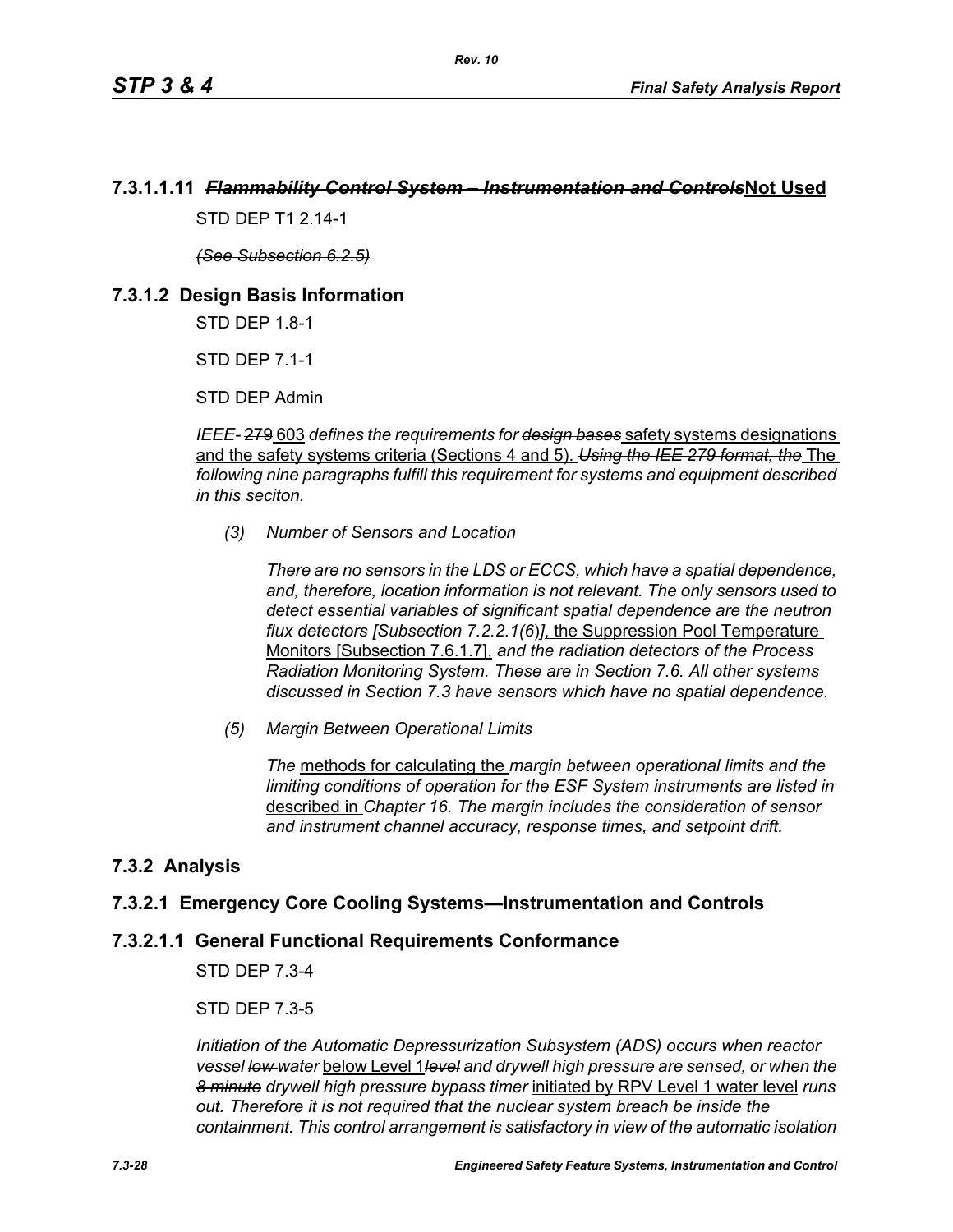*of the reactor vessel for breaches outside the drywell and because the ADS is required only if the HPCF and/or RCIC System fail to maintain adequate reactor water level.*

*The control arrangement used for the ADS is designed to avoid spurious actuation (Figure 7.3-2). The ADS relief valves are controlled by two trip systems per division,*  both of which must be in the tripped state to initiate depressurization. Within each trip *system, both drywell pressure high trip or time out of the 8 minute drywell high pressure bypass timer and low* Level 1 *reactor water level trip are required to initiate a trip system.*

#### **7.3.2.1.2 Specific Regulatory Requirements Conformance**

STD DEP T1 3.4-1

STP DEP 1.1-2

STD DEP 1.8-1

STD DEP 7.3-1

STD DEP 7.3-5

STD DEP 7.3-7

STD DEP 7.3-16

STD DEP 7.3-17

*(1) 10CFR50.55a (IEEE-279*603*)*

*The ECCS incorporates two divisions of HPCF, one division of stream-driven RCIC, two divisions of ADS and three divisions (three loops) of LPFL (RHR/low pressure flooders). This automatically actuated network of Class 1E redundant high pressure and low pressure systems assures full compliance with IEEE- 279* 603*.*

*All components used for the ECCS are qualified for the environments in which they are located (Sections 3.10 and 3.11). All systems which make up the ECCS network are actuated by two-out-of-four logic combinations of sensors which monitor drywell pressure and reactor water level. There are a total of eight* wide range *water level sensors and four drywell pressure sensors which are supplied by the Nuclear Boiler System. These instruments are shared by the ECCS as well as the RPS and other systems which require actuation signals from these essential variables. However, each system receives all four signals as input to its own unique voting logic incorporated in the safety system logic and control (SSLC)* ESF Logic and Control System (ELCS) *network. If individual channels are bypassed for service or testing, the voting logic reverts to two-out-of-three.*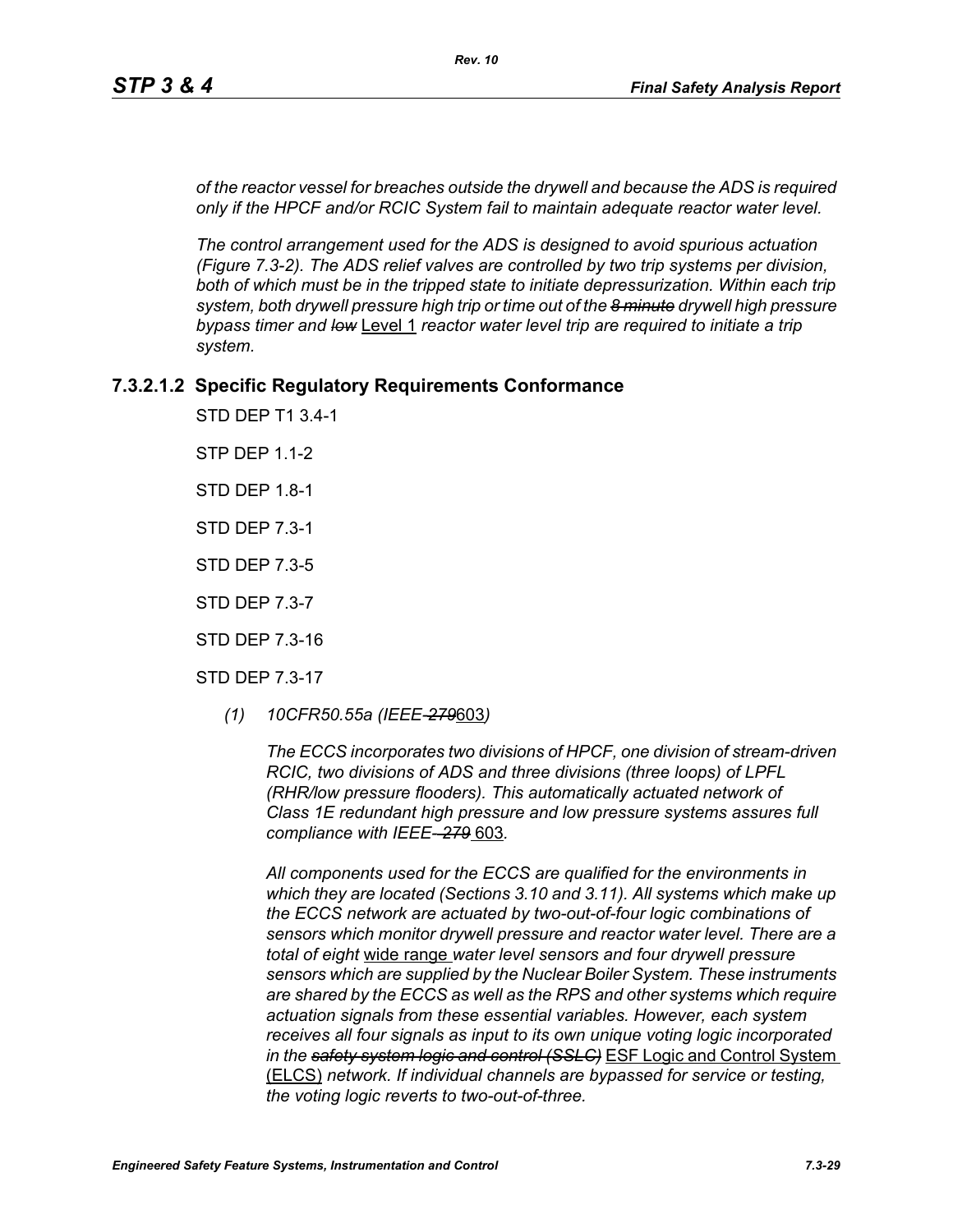*Each of these electrical divisions contains one of the drywell pressure sensors and two of the reactor water level sensors which contribute to the two-out-of- four voting logic. All of these signals are multiplexed and passed* transmitted *through fiber-optic medium before entering the voting logic of the redundant divisions involved in the systems which make up the ECCS network.* 

*Separation and isolation is thus preserved both mechanically and electrically in accordance with IEEE-*603*279 and Regulatory Guide 1.75.*

*Other requirements of IEEE-*603*279, such as testing, bypasses, manual initiation, logic seal-in, etc., are described in Subsection 7.3.1.1.1.*

- *(3) Regulatory Guides (RGs)*
	- *(a) RG 1.22—"Periodic Testing of Protection System Actuation Functions"*
		- *(i) Periodic testing is interpreted to mean testing of actuation devices (which use pulse testing) but not to include testing of the actuated equipment which is tested during surveillance testing.*
	- *(c) RG 1.53—"Application of the Single-Failure Criterion to Nuclear Power Protection Systems"*

*The ECCS generally meets the requirements of RG 1.53 in addition to Section 4.2* 5.1*of IEEE-279* 603 *and IEEE-379. However, specific exception is taken with regard to Paragraph C-2 as follows: Specific items which cannot be energized for test during plant operation, or tested by other than continuity tests without degrading plant operability or safety, will be exempt from the requirements of this paragraph. (e.g., the SRV solenoid pilot valves)*

*(e) RG 1.75-"Physical Independence of Electric Systems"*

*The ECCS is in compliance with this regulatory guide assuming clarifications and alternates described in Subsection 7.1.2.10.5. Separation within the ECCS is such that controls, instrumentation, equipment, and wiring is segregated into four separate divisions designated I, II, III, and IV.* Sensor input signals are in Division I, II, III, and IV. Control logic is performed in Divisions I, II and III. *Control and motive power separation is maintained in the same manner. Separation is provided to maintain the independence of the four divisions of the circuits and equipment so that the protection functions required during and following any design basis event can be accomplished.*

- *(4) Branch Technical Positions (BTP)*
	- *(c) BTP ICSB 21—"Guidance for Application of Regulatory Guide 1.47"*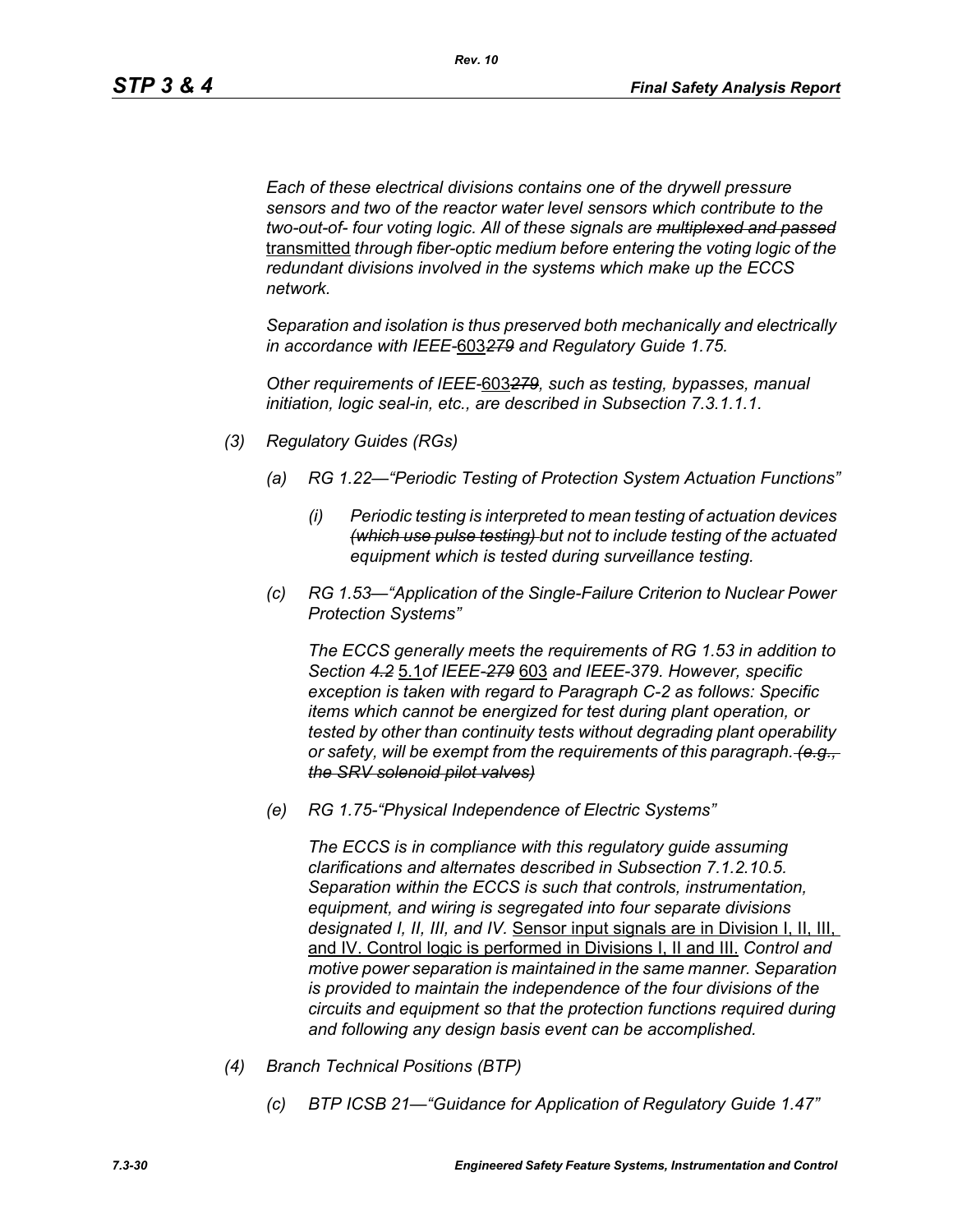*The ABWR design is a single unit.* ECCS is not shared between units. *Therefore, item B-2 of the BTP is not applicable. Otherwise, the ECCS is in full compliance with this BTP.*

*(d) BTP IGSB 22—"Guidance for Application of Regulatory Guide 1.22"*

*Rev. 10*

*In general, actuated equipment within the reactor protection system can be fully tested during reactor operation. Exceptions for the RPS scram function are discussed in Subsection 7.2.2.2.3.1 (10). Exceptions for ECCS* include *the ADS valve pilot solenoids and the LPFL shutdown valves which cannot be opened while the reactor is pressurized. However, both* these *can be tested during reactor shutdown. In addition, the ADS valve solenoids are monitored for continuity during the logic self- test.*

#### **7.3.2.2 Leak Detection and Isolation System—Instrumentation and Controls**

#### **7.3.2.2.2 Specific Regulatory Requirements Conformance**

STD DEP T1 3.4-1

STP DEP 1.1-2

STD DEP 1.8-1

*(1) 10CFR50.55a (IEEE-279*603*)*

*The LDS is* sensors and Digital Trip Functions (DTFs) are arranged as *a fourdivision system which is redundantly designed so that failure of any single element will not interfere with a required detection of leakage or isolation.*

*All components used for the safety isolation functions are qualified for the environments in which they are located (Sections 3.10 and 3.11). Most initiation parameters are represented by all four divisions which actuate the isolation functions via two-out-of-four logic permissives. Most of the sensors are provided by the Nuclear Boiler System. These instruments are shared by the ECCS, as well as the RPS and other systems which require actuation signals from these essential variables. However, each system receives all four signals as input to its own unique voting logic incorporated in the safety system logic and control (SSLC)* Reactor Trip and Isolation System (RTIS) and the ESF Logic and Control System (ELCS) *network. If individual channels are bypassed for service or testing, the voting logic reverts to twoout-of-three.*

*All of these signals are multiplexed and passed through fiber optic medium before entering the voting logic of the redundant divisions involved in the isolation valve logic. Separation and isolation are thus preserved both mechanically and electrically in accordance with IEEE-279*603 *and Regulatory Guide 1.75. For further information see Subsection 9A.5.5.7.*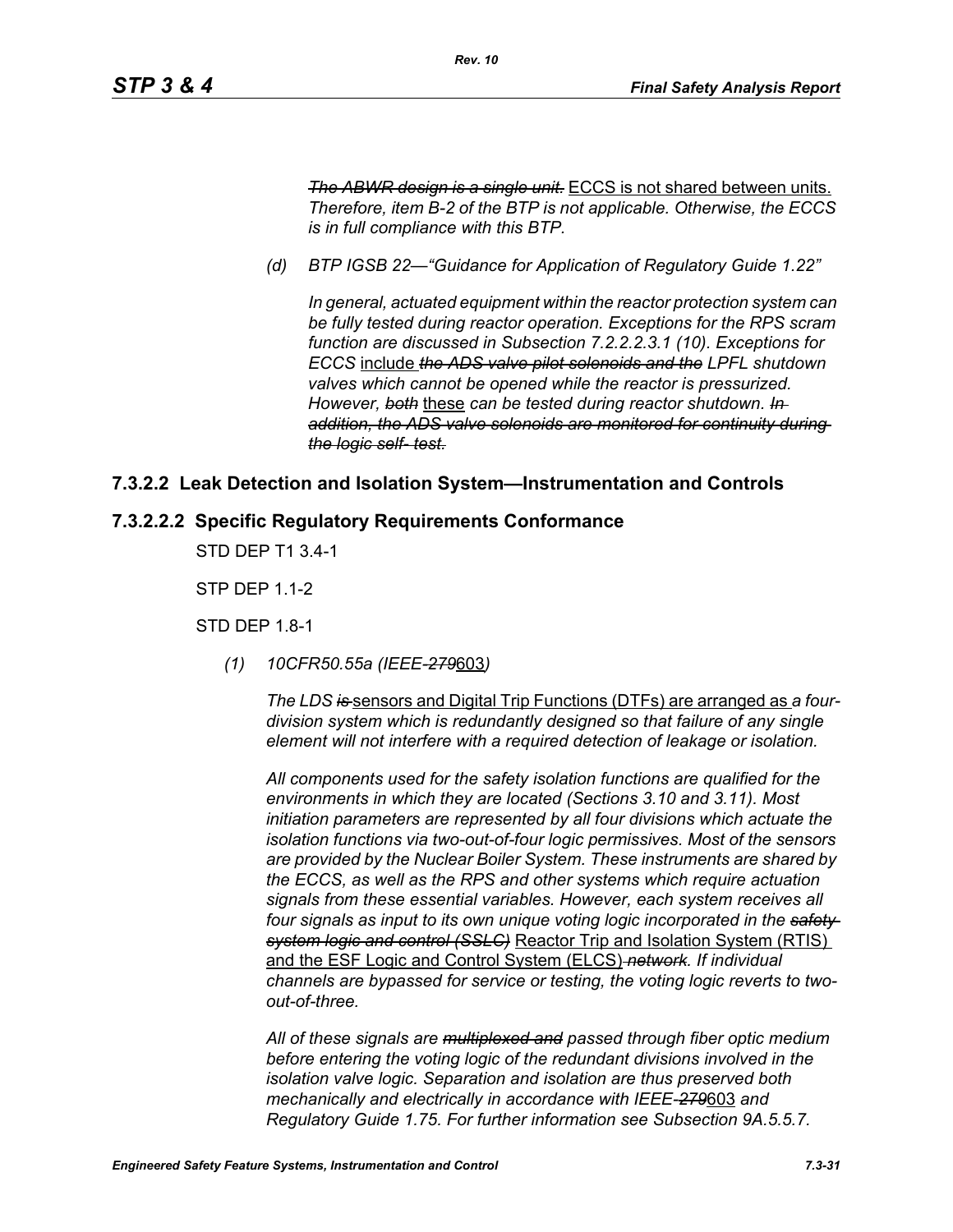*Other requirements of IEEE-*279603 *such as testing, bypasses, manual initiation logic seal-in, etc., are described in Subsection 7.3.1.1.2.*

*Rev. 10*

- *(4) Branch Technical Positions (BTPs)*
	- *(a) BTP ICSB 21—"Guidance for Application of Regulatory Guide 1.47"*

*The ABWR design is a single unit.* LDS is not shared between units. *Therefore, Item B-2 of the BTP is not applicable. Otherwise, the LDS is in full compliance with this BTP.*

#### **7.3.2.3 RHR/Wetwell and Drywell Spray Mode—Instrumentation and Controls**

#### **7.3.2.3.2 Specific Regulatory Requirements Conformance**

STP DEP 1.1-2

STD DEP 1.8-1

STD DEP 7.3-13

*(1) 10CFR50.55a (IEEE-279*603*)*

*All components used for the safety functions are qualified for the environments in which they are located (Sections 3.10 and 3.11). This* The Drywell Spray *mode of the RHR System (unlike the LPFL mode which is automatically actuated by LOCA) is automatically* can be manually *actuated should high pressure conditions occur in the drywell and wetwell air space.* The Wetwell Spray mode can be initiated at any time provided the proper permissives are present.

*The suppression cooling mode pool is designed in accordance with all requirements of IEEE-*279603 *as described in Subsection 7.3.1.1.3.*

*A clarification should be made with regard to IEEE-279, Section 4.19. The parent RHR System annunciates activity at the loop level (i.e., "RHR LOOP A, B, C ACTIVATED"). However, the individual mode of the RHR System is not separately annunciated.*

*(4) Branch Technical Positions (BTPs)*

*In accordance with the Standard Review Plan for Section 7.3, and with Table 7.1-2, only BTPs 21 and 22 are considered applicable for the WDSC* Wetwell / Drywell Spray *mode. They are addressed as follows:*

*(a) BTP ICSB 21— "Guidance for Application of Regulatory Guide 1.47"*

*The ABWR design is a single unit.* RHR equipment is not shared between units. *Therefore, Item B-2 of the BTP is not applicable. Otherwise, the WDSC is in full compliance with this BTP.*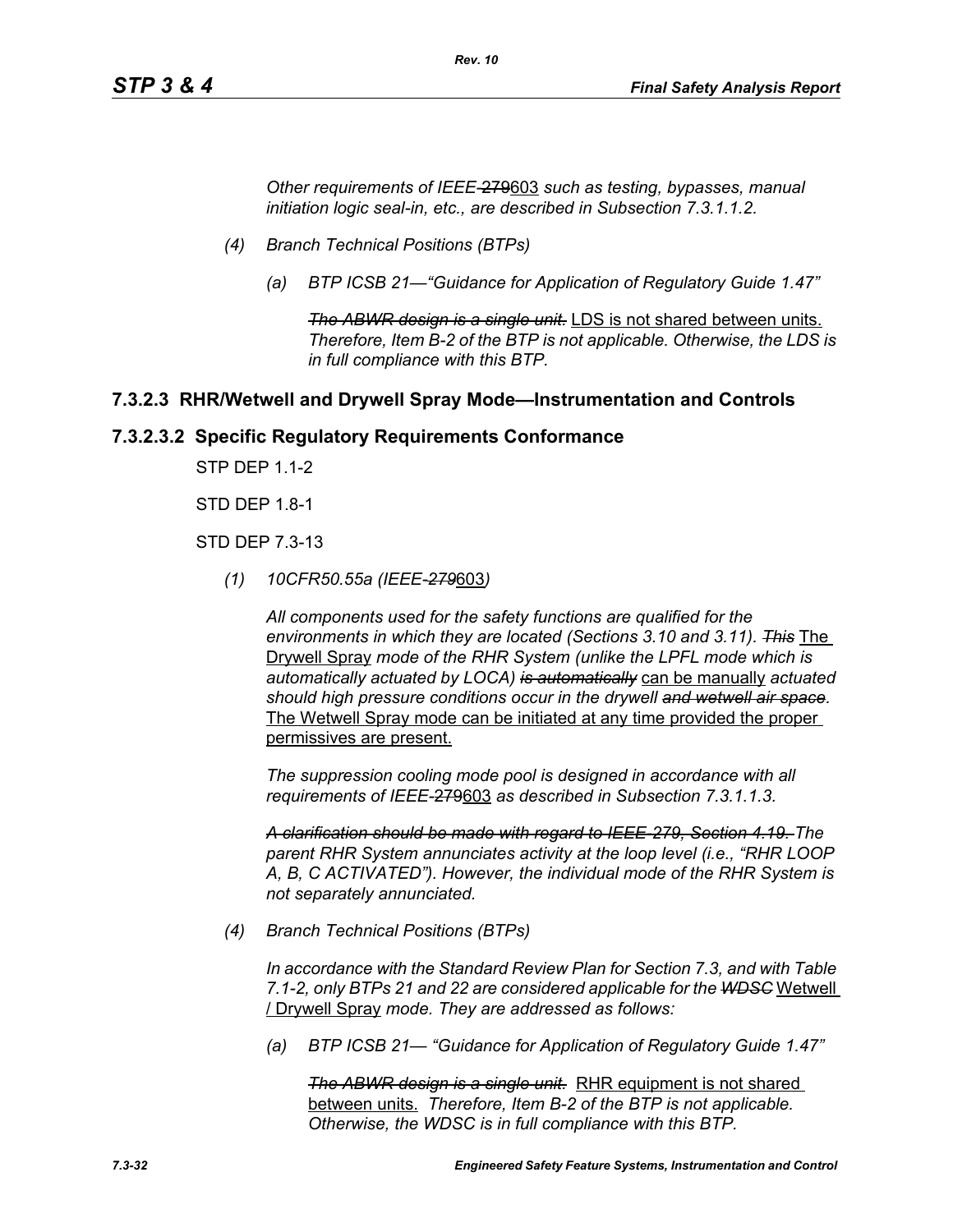# **7.3.2.4 RHR/Suppression Pool Cooling Mode—Instrumentation and Controls**

## **7.3.2.4.2 Specific Regulatory Requirements Conformance**

**STP DFP 1 1-2** 

STD DEP 1.8-1

*(1) 10CFR50.55a (IEEE-279603)*

*The suppression cooling mode pool system is designed in accordance with all requirements of IEEE-*279603 *as described in Subsection 7.3.1.1.4.*

*A clarification should be made with regard to IEEE-279, Section 4.19. The parent RHR System annunciates activity at the loop level (i.e., "RHR LOOP A, B, C ACTIVATED"). However, the individual mode of the RHR System is not separately annunciated.*

- *(4) Branch Technical Positions (BTPs)*
	- *(a) BTP ICSB 21— "Guidance for Application of Regulatory Guide 1.47"*

**The ABWR design is a single unit.** RHR equipment is not shared between units. *Therefore, Item B-2 of the BTP is not applicable. Otherwise, the SPC mode is in full compliance with this BTP.*

## **7.3.2.5 Standby Gas Treatment System—Instrumentation and Controls**

## **7.3.2.5.2 Specific Regulatory Requirements Conformance**

STP DEP 1.1-2

STD DEP 1.8-1

*(1) 10CFR50.55a (IEEE-279603)*

*The SGTS is designed to meet all the requirements of IEEE-*279603*. Detailed system design descriptions are given in Subsection 7.3.1.1.5.*

- *(4) Branch Technical Positions (BTPs)*
	- *(a) BTP ICSB 21— "Guidance for Application for Regulatory Guide 1.47"*

*The ABWR design is a single unit.* SGT equipment is not shared between units. *Therefore, Item B-2 of the BTP is not applicable. Otherwise, the SGTS is in full compliance with this BTP.*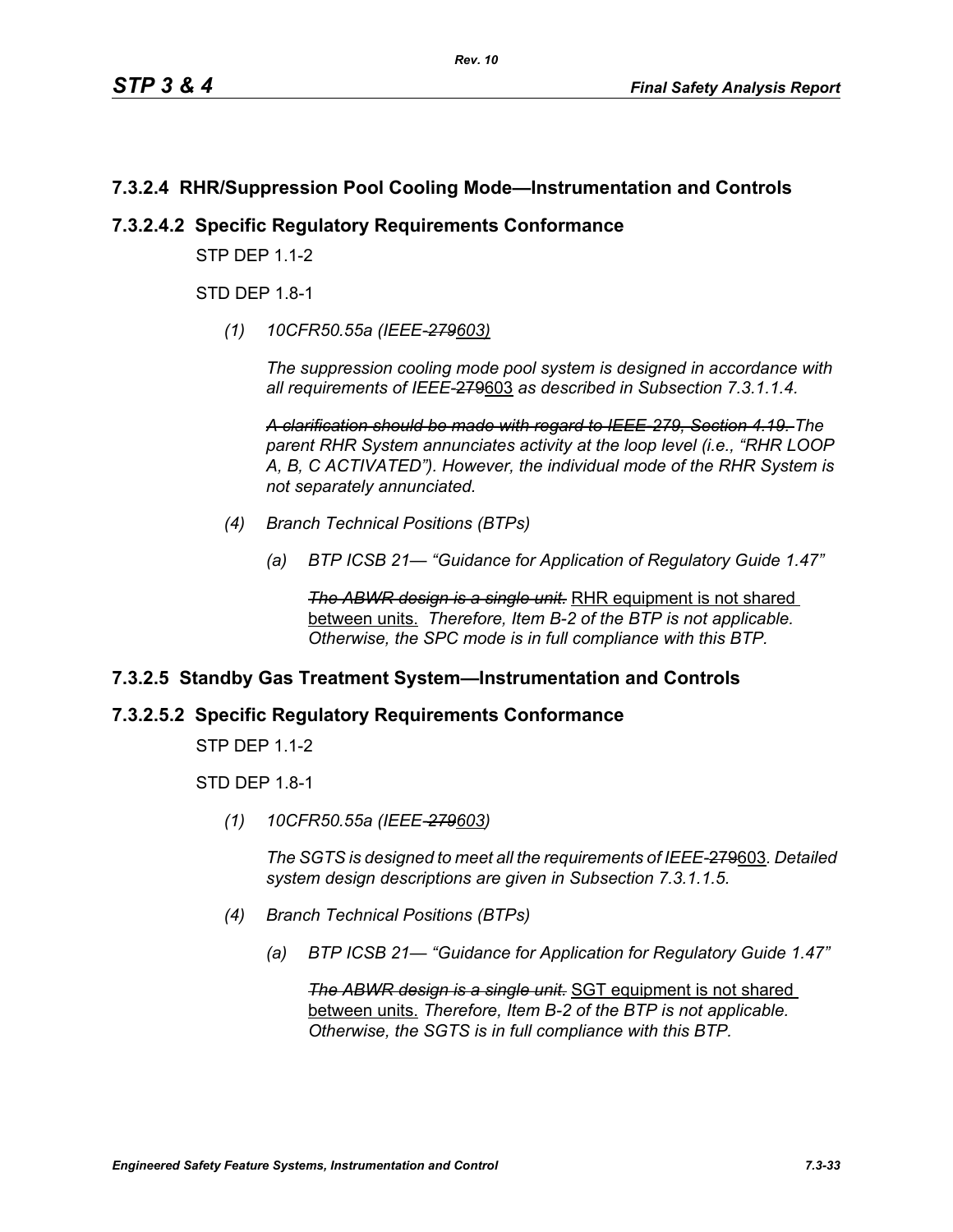#### **7.3.2.6 Emergency Diesel Generator Support System—Instrumentation and Control**

# **7.3.2.6.2 Specific Regulatory Requirements Conformance**

STP DEP 1.1-2

 $STD$  DFP 1.8-1

- *(1) 10CFR50.55a (IEEE-279*603*)*
- *(4) Branch Technical Positions (BTPs)*
	- *(a) BTP ICSB 21— "Guidance for Application for Regulatory Guide 1.47"*

*The ABWR design is a single unit.* DG support equipment is not shared between units. *Therefore, Item B-2 of the BTP is not applicable. Otherwise, the diesel generator support systems are in full compliance with this BTP.*

#### **7.3.2.7 Reactor Building Cooling Water System and Reactor Service Water System Instrumentation and Controls**

## **7.3.2.7.2 Specific Regulatory Requirements Conformance**

STP DFP 11-2

STD DEP 1.8-1

*(1) 10CFR50.55a (IEEE-279603)*

*The RCW and the RSW Systems are designed to meet all applicable requirements of IEEE-*279603*. Detailed system design descriptions are given in Subsection 7.3.1.1.7 and in Section 9.2.*

- *(4) Branch Technical Positions (BTPs)*
	- *(a) BTP ICSB 21— "Guidance for Application for Regulatory Guide 1.47"*

*The ABWR design is a single unit.* RCW equipment is not shared between units. *Therefore, Item B-2 of the BTP is not applicable. Otherwise, the RCW is in full compliance with this BTP.*

# **7.3.2.8 Essential HVAC Systems—Instrumentation and Control**

## **7.3.2.8.2 Specific Regulatory Requirements Conformance**

STP DEP 1.1-2

STD DEP 1.8-1

STD DEP Admin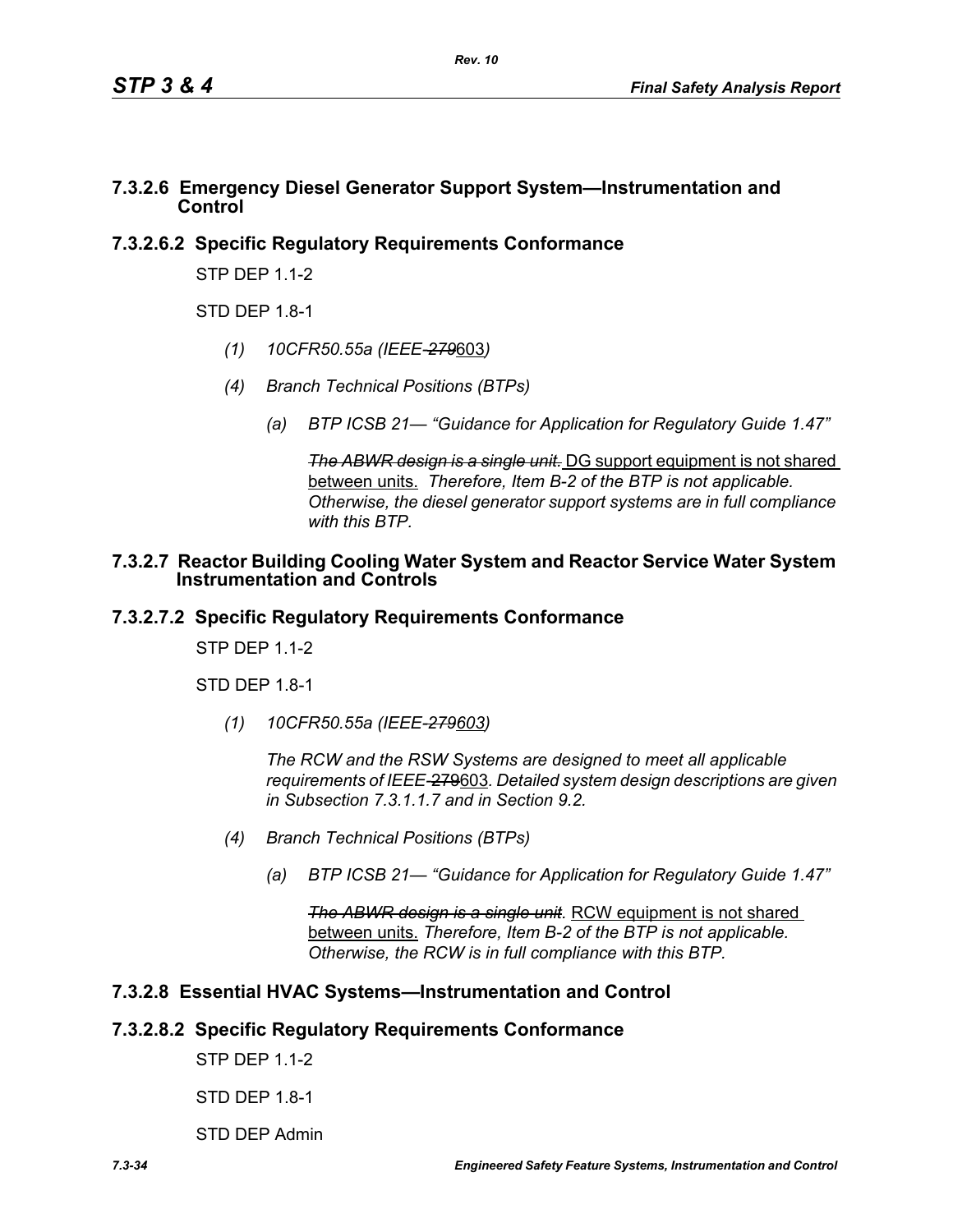*(1) 10CFR50.55a (IEEE-279*603*)*

*The essential HVAC Systems (HVAC) have two* are powered by three *independent electrical divisions and are redundantly designed so that failure of any single electrical component will not interfere with the required safety action of the system.*

*The HVAC System utilizes mechanical Divisions A & B* A, B, and C *corresponding with electrical Divisions I & II,* I, II, and III, *respectively. Electrical separation is maintained between the redundant divisions.*

*The HVAC System is designed to meet all applicable requirements of IEEE-*279603*. Detailed system design descriptions are given in Subsection 7.3.1.1.8 and in Chapter 9.*

- *(4) Branch Technical Positions (BTPs)*
	- *(a) BTP ICSB 21— "Guidance for Application for Regulatory Guide 1.47"*

*The ABWR design is a single unit.* HVAC equipment is not shared between units. *Therefore, item B-2 of the BTP is not applicable. Otherwise, the HVAC System is in full compliance with this BTP.*

# **7.3.2.9 HVAC Emergency Cooling Water System—Instrumentation and Control**

# **7.3.2.9.2 Specific Regulatory Requirements Conformance**

STP DEP 1.1-2

STD DEP 1.8-1

*(1) 10CFR50.55a (IEEE-279603)*

*The HECW System is designed to meet all applicable requirements of IEEE-*279603*. Detailed system design descriptions are given in Subsection 7.3.1.1.9 and in Chapter 9.*

- *(4) Branch Technical Positions (BTPs)*
	- *(a) BTP ICSB 21— "Guidance for Application for Regulatory Guide 1.47"*

*The ABWR design is a single unit.* HECW is not shared between units. *Therefore, Item B-2 of the BTP is not applicable. Otherwise, the HECW System is in full compliance with this BTP.*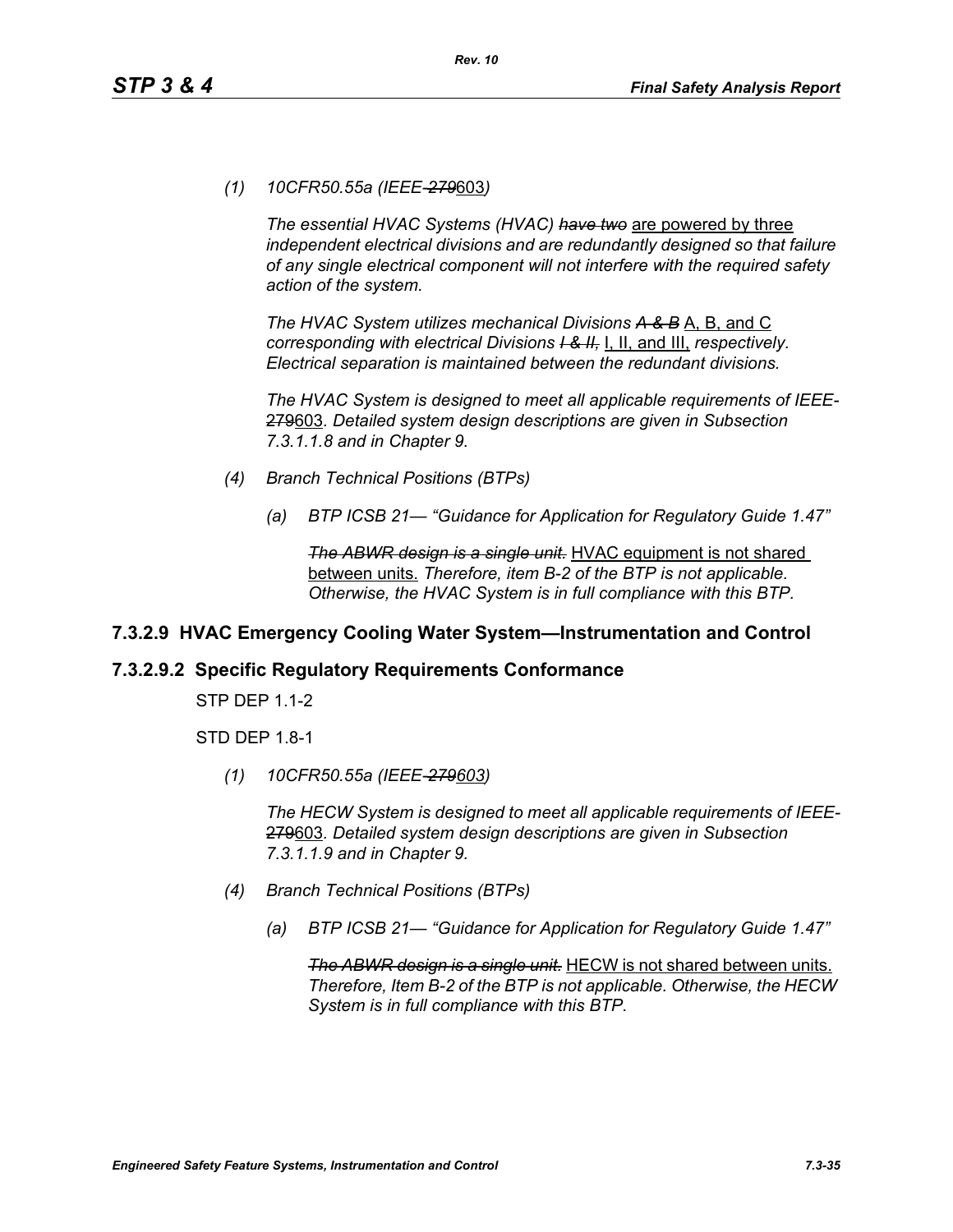#### **7.3.2.10 High Pressure Nitrogen Gas Supply System—Instrumentation and Controls**

# **7.3.2.10.2 Specific Regulatory Requirements Conformance**

STP DEP 1.1-2

STD DFP 18-1

*(1) 10CFR50.55a (IEEE*-279603*)*

*The HPIN System is designed to meet all applicable requirements of IEEE- 279*603*. Detailed system design descriptions are given in Subsection 7.3.1.1.10 and in Chapter 6.*

- *(4) Branch Technical Positions (BTPs)*
	- *(a) BTP ICSB 21— "Guidance for Application for Regulatory Guide 1.47"*

*The ABWR design is a single unit.* HPIN is not shared between units. *Therefore, Item B-2 of the BTP is not applicable.* 

# **7.3.3 COL License Information**

## **7.3.3.1 Cooling Temperature Profiles for Class 1E Digital Equipment**

The following standard supplement addresses COL License Information Item 7.1.

The room profiles for equipment qualification are included in Appendix 3I. These profiles wil be confirmed as part of the pre-operational testing. See Tier 1 Table 3.4 item 14(b).

## **7.3.4 References**

STD DEP 16.3-100

7.3-2 [WCAP-17119-P "Methodology for South Texas Project Units 3 & 4 ABWR Technical Specification Setpoints".]<sup>\*</sup>

<sup>\*</sup> See Subsection 7.1.2.10.9.